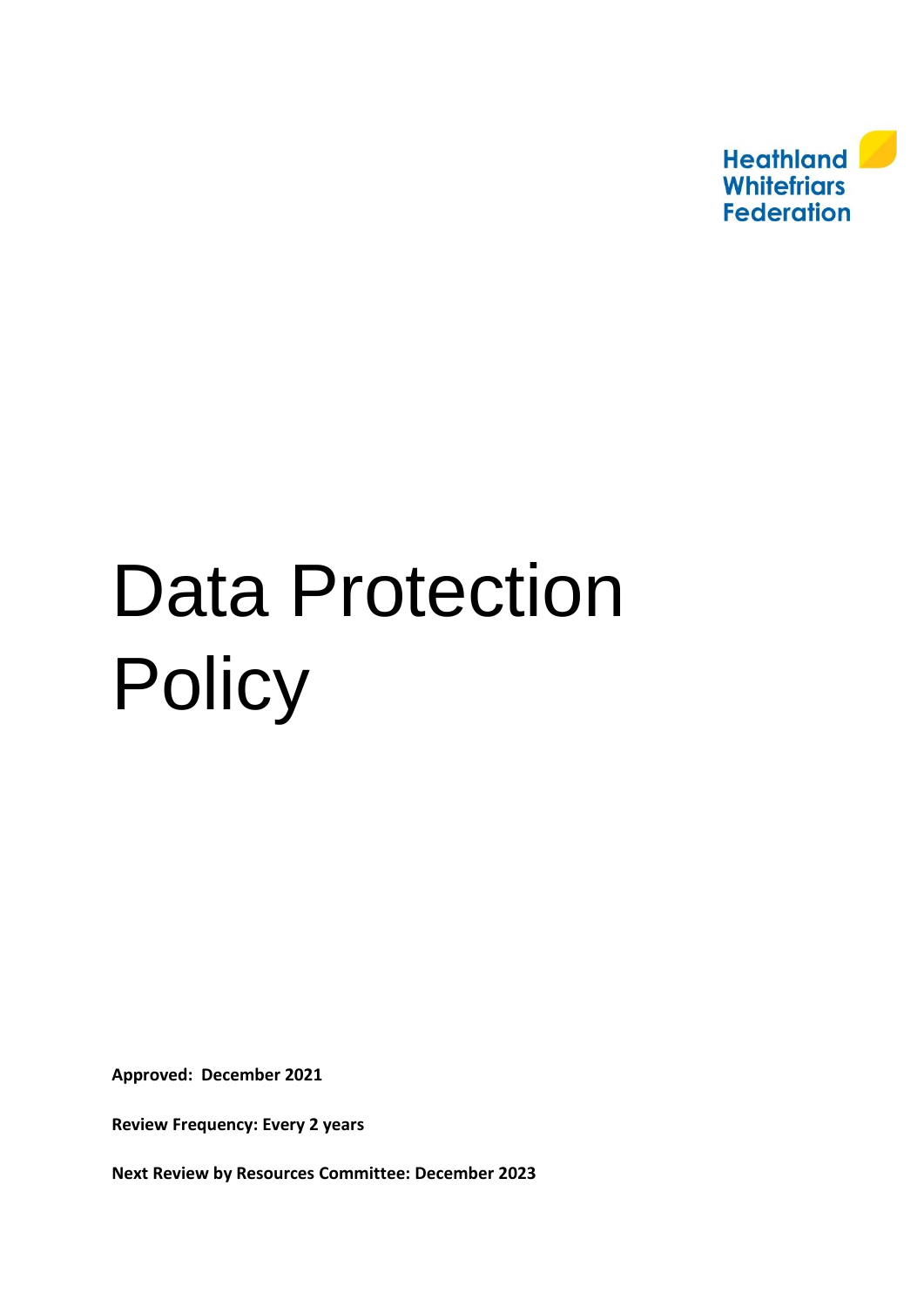# Contents

| SECTION 2 - WHEN CAN THE SCHOOL PROCESS PERSONAL DATA5                                                                                                                                                                               |
|--------------------------------------------------------------------------------------------------------------------------------------------------------------------------------------------------------------------------------------|
|                                                                                                                                                                                                                                      |
| Principle 1: Personal data must be processed lawfully, fairly and in a transparent                                                                                                                                                   |
| Principle 2: Personal data must be collected only for specified, explicit and                                                                                                                                                        |
| Principle 3: Personal data must be adequate, relevant and limited to what is                                                                                                                                                         |
| Principle 4: Personal data must be accurate and, where necessary, kept up to                                                                                                                                                         |
| Principle 5: Personal data must not be kept in a form which permits identification<br>of data subjects for longer than is necessary for the purposes for which the data                                                              |
| Principle 6: Personal data must be processed in a manner that ensures its<br>security using appropriate technical and organisational measures to protect<br>against unauthorised or unlawful processing and against accidental loss, |
|                                                                                                                                                                                                                                      |
|                                                                                                                                                                                                                                      |
|                                                                                                                                                                                                                                      |
|                                                                                                                                                                                                                                      |
|                                                                                                                                                                                                                                      |
|                                                                                                                                                                                                                                      |
|                                                                                                                                                                                                                                      |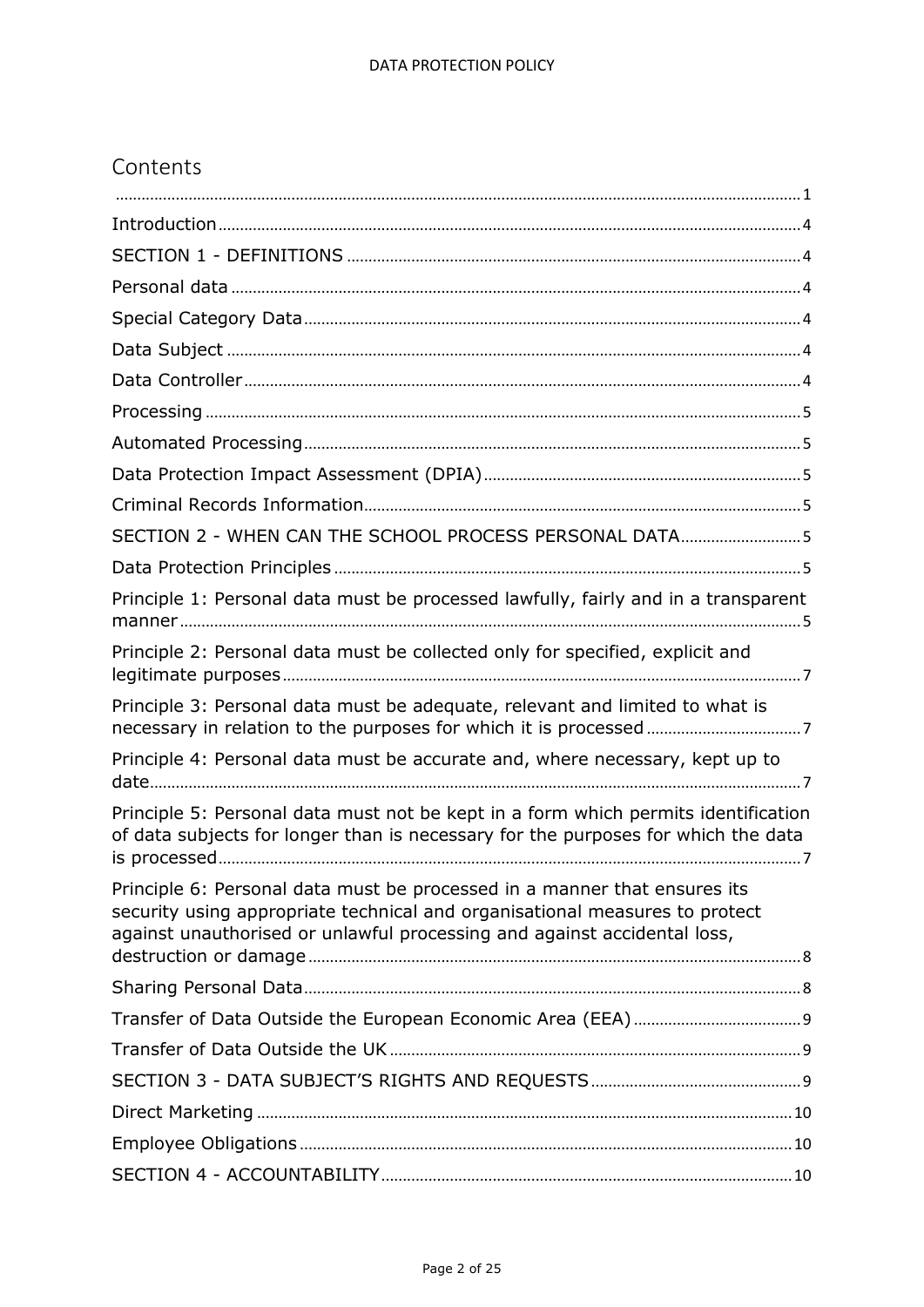# **DATA PROTECTION POLICY**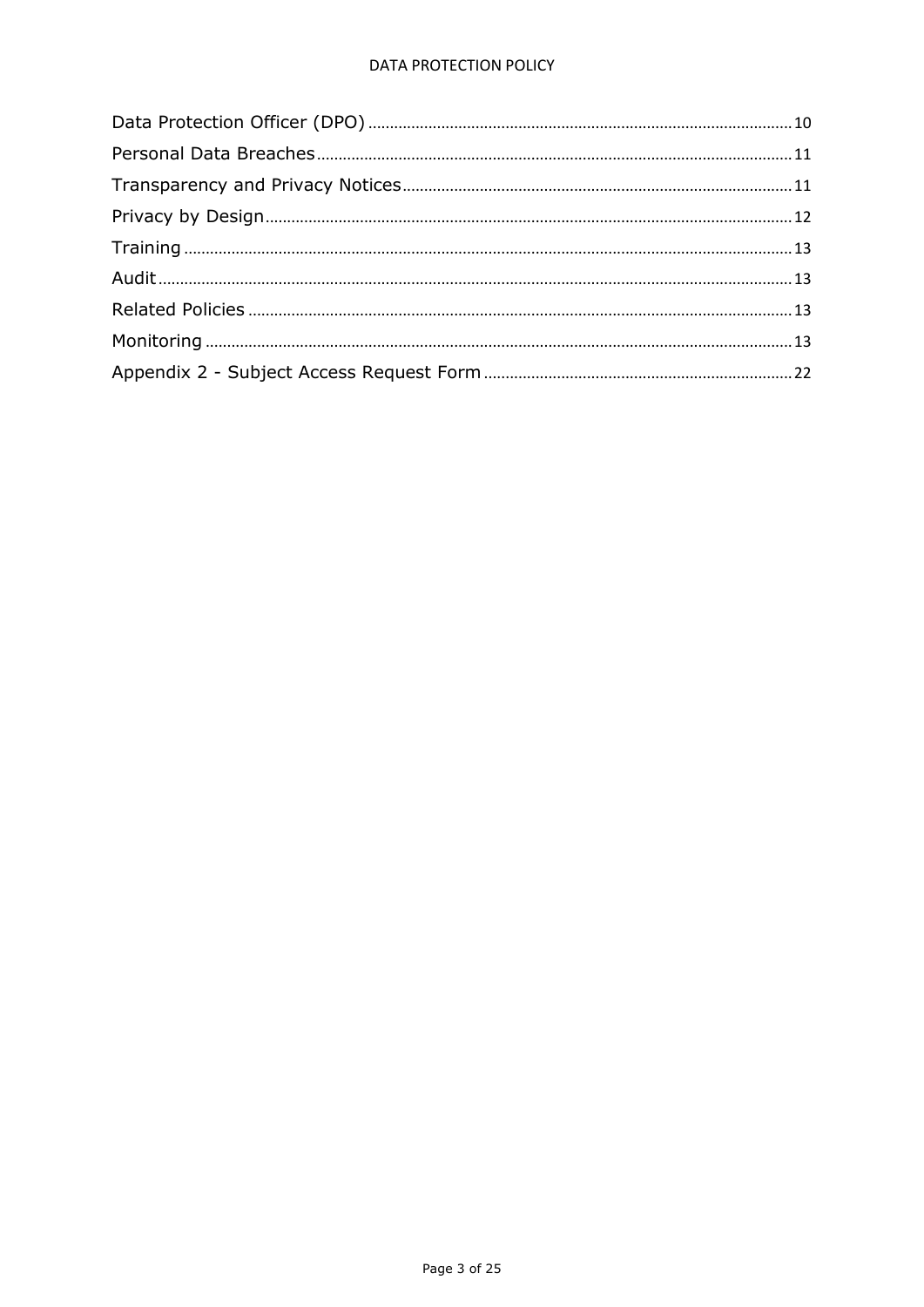# <span id="page-3-0"></span>**Introduction**

The UK General Data Protection Regulation (UK GDPR) ensures a balance between an individual's rights to privacy and the lawful processing of personal data undertaken by organisations in the course of their business. It aims to protect the rights of individuals about whom data is obtained, stored, processed or supplied and requires that organisations take appropriate security measures against unauthorised access, alteration, disclosure or destruction of personal data.

The School will protect and maintain a balance between data protection rights in accordance with the UK GDPR. This policy sets out how we handle the personal data of our pupils, parents, suppliers, employees, workers and other third parties.

This policy does not form part of any individual's terms and conditions of employment with the School and is not intended to have contractual effect. Changes to data protection legislation will be monitored and further amendments may be required to this policy in order to remain compliant with legal obligations.

All members of staff are required to familiarise themselves with its content and comply with the provisions contained in it. Breach of this policy will be treated as a disciplinary offence which may result in disciplinary action under the School's Disciplinary Policy and Procedure up to and including summary dismissal depending on the seriousness of the breach.

# <span id="page-3-1"></span>**SECTION 1 - DEFINITIONS**

# <span id="page-3-2"></span>**Personal data**

Personal data is any information relating to an individual where the individual can be identified (directly or indirectly) from that data alone or in combination with other identifiers we possess or can reasonably access. This includes special category data and pseudonymised personal data but excludes anonymous data or data that has had the identity of an individual permanently removed.

Personal data can be factual (for example, a name, email address, location or date of birth) or an opinion about that person's actions or behaviour.

Personal data will be stored either electronically or as part of a structured manual filing system in such a way that it can be retrieved automatically by reference to the individual or criteria relating to that individual.

# <span id="page-3-3"></span>**Special Category Data**

Previously termed "Sensitive Personal Data", Special Category Data is similar by definition and refers to data concerning an individual Data Subject's racial or ethnic origin, political or religious beliefs, trade union membership, physical and mental health, sexuality, biometric or genetic data and personal data relating to criminal offences and convictions.

# <span id="page-3-4"></span>**Data Subject**

An individual about whom such information is stored is known as the Data Subject. It includes but is not limited to employees.

# <span id="page-3-5"></span>**Data Controller**

The organisation storing and controlling such information (i.e. the School) is referred to as the Data Controller.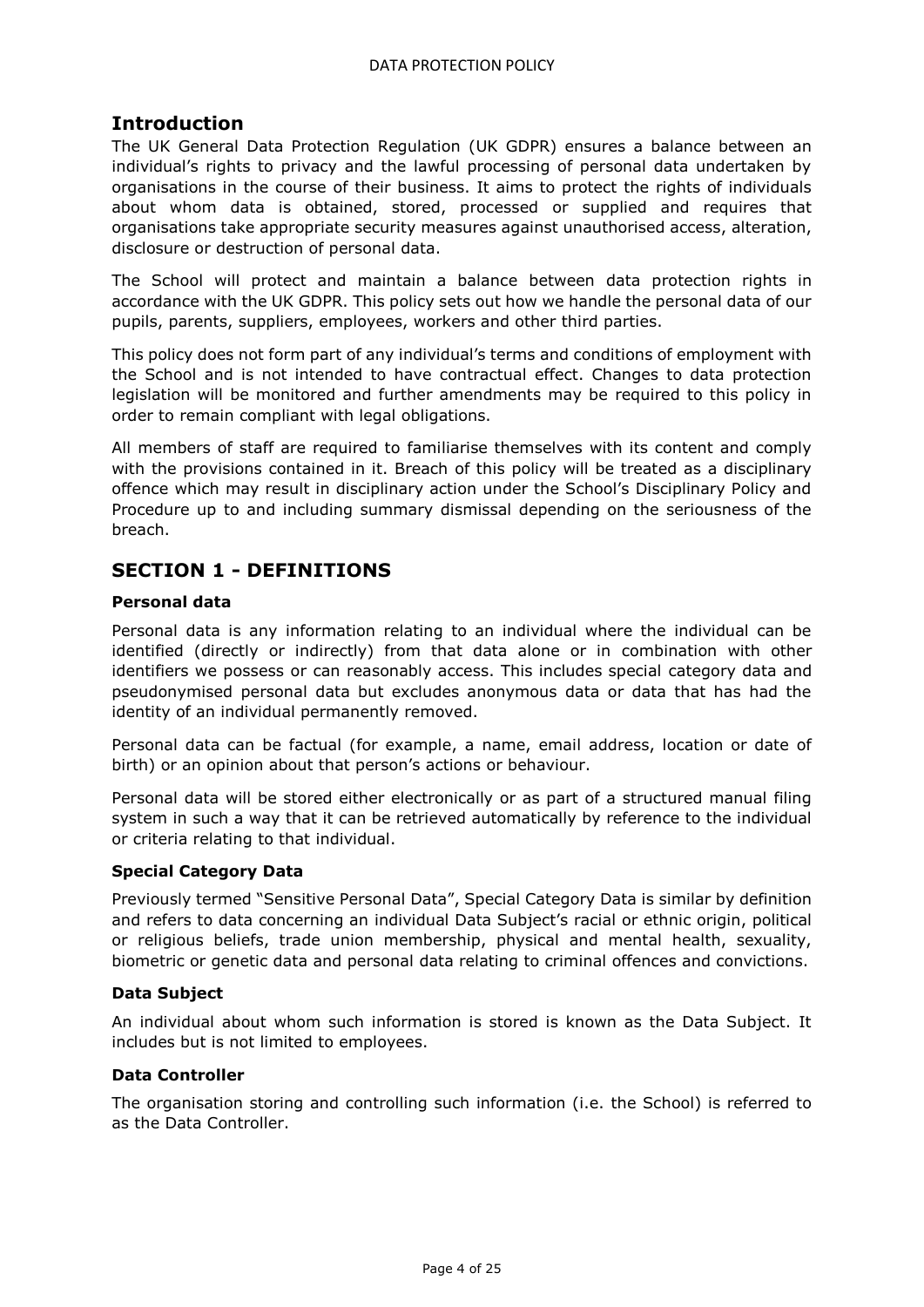# <span id="page-4-0"></span>**Processing**

Processing data involves any activity that involves the use of personal data. This includes but is not limited to: obtaining, recording or holding data or carrying out any operation or set of operations on that data such as organisation, amending, retrieving, using, disclosing, erasing or destroying it. Processing also includes transmitting or transferring personal data to third parties.

#### <span id="page-4-1"></span>**Automated Processing**

Any form of automated processing of personal data consisting of the use of personal data to evaluate certain personal aspects relating to an individual, in particular to analyse or predict aspects concerning that individual's performance at work, economic situation, health, personal preferences, interests, reliability, behaviour, location or movements.

An example of automated processing includes profiling and automated decision making. Automatic decision making is when a decision is made which is based solely on automated processing (without human intervention) which produces legal effects or significantly affects an individual. Automated decision making is prohibited except in exceptional circumstances.

#### <span id="page-4-2"></span>**Data Protection Impact Assessment (DPIA)**

DPIAs are a tool used to identify risks in data processing activities with a view to reducing them.

#### <span id="page-4-3"></span>**Criminal Records Information**

This refers to personal information relating to criminal convictions and offences, allegations, proceedings, and related security measures.

# <span id="page-4-4"></span>**SECTION 2 - WHEN CAN THE SCHOOL PROCESS PERSONAL DATA**

#### <span id="page-4-5"></span>**Data Protection Principles**

The School are responsible for and adhere to the principles relating to the processing of personal data as set out in the UK GDPR.

The principles the School must adhere to are set out below.

#### <span id="page-4-6"></span>**Principle 1: Personal data must be processed lawfully, fairly and in a transparent manner**

The School only collect, process and share personal data fairly and lawfully and for specified purposes. The School must have a specified purpose for processing personal data and special category data as set out in the UK GDPR.

Before the processing starts for the first time we will review the purposes of the particular processing activity and select the most appropriate lawful basis for that processing. We will then regularly review those purposes whilst processing continues in order to satisfy ourselves that the processing is necessary for the purpose of the relevant lawful basis (i.e. that there is no other reasonable way to achieve that purpose).

# **Personal Data**

The School may only process a data subject's personal data if one of the following fair processing conditions are met: -

• The data subject has given their consent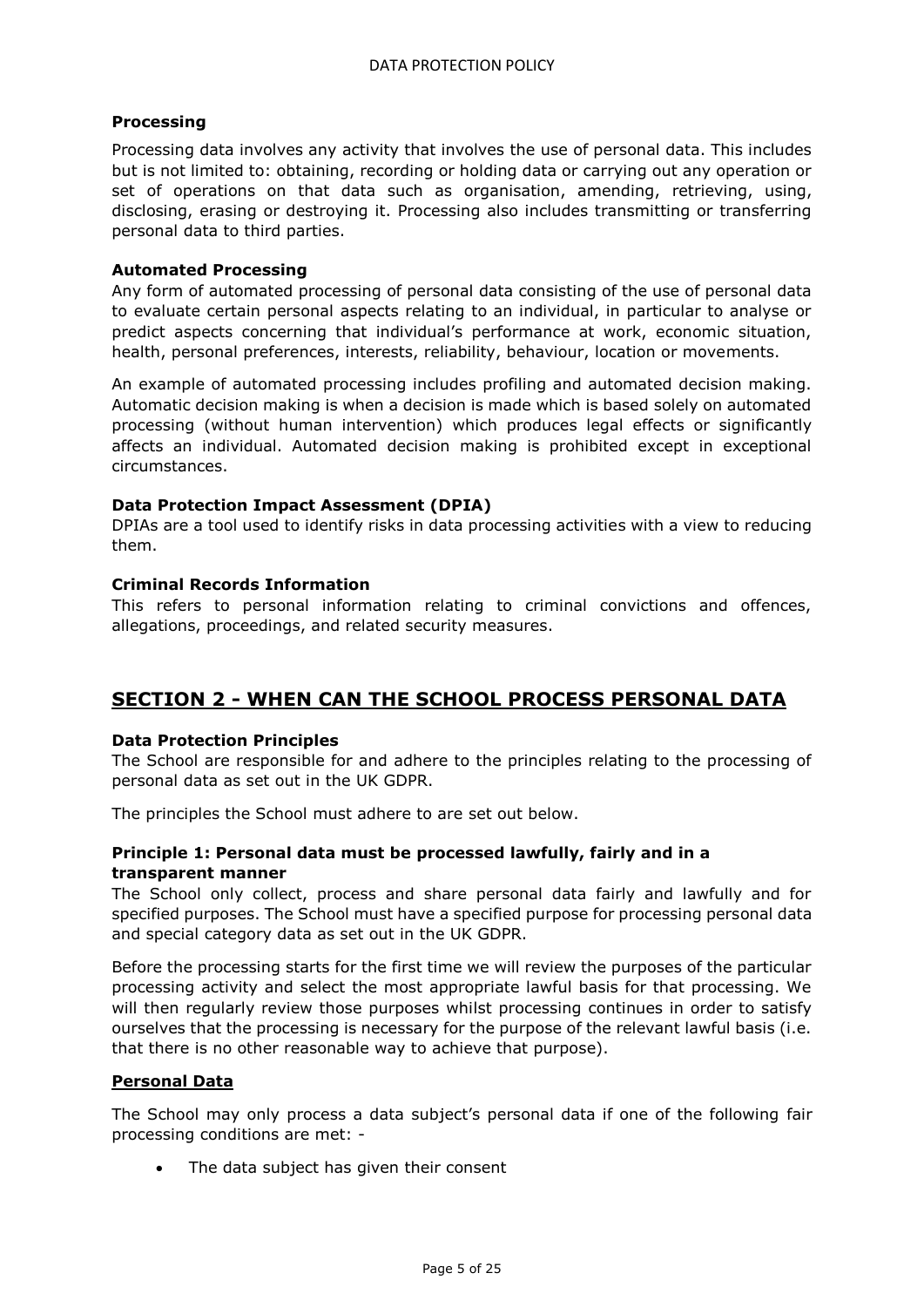- The processing is necessary for the performance of a contract with the data subject or for taking steps at their request to enter into a contract
- To protect the data subject's vital interests
- To meet our legal compliance obligations (other than a contractual obligation)
- To perform a task in the public interest or in order to carry out official functions as authorised by law
- For the purposes of the School's legitimate interests where authorised in accordance with data protection legislation. This is provided that it would not prejudice the rights and freedoms or legitimate interests of the data subject.

# **Special Category Data**

The School may only process special category data if they are entitled to process personal data (using one of the fair processing conditions above) AND one of the following conditions are met: -

- The data subject has given their explicit consent
- The processing is necessary for the purposes of exercising or performing any right or obligation which is conferred or imposed on the School in the field of employment law, social security law or social protection law. This may include, but is not limited to, dealing with sickness absence, dealing with disability and making adjustments for the same, arranging private health care insurance and providing contractual sick pay
- To protect the data subject's vital interests
- To meet our legal compliance obligations (other than a contractual obligation)
- Where the data has been made public by the data subject
- To perform a task in the substantial public interest or in order to carry out official functions as authorised by law
- Where it is necessary for the purposes of preventive or occupational medicine, for the assessment of the working capacity of the employee, medical diagnosis, the provision of health or social care or treatment or the management of health or social care systems and services
- Where it is necessary for reasons of public interest in the area of public health
- The processing is necessary for archiving, statistical or research purposes.

The School identifies and documents the legal grounds being relied upon for each processing activity.

#### **Consent**

Where the School relies on consent as a fair condition for processing (as set out above), it will adhere to the requirements set out in the UK GDPR.

Consent must be freely given, specific, informed and be an unambiguous indication of the data subject's wishes by which they signify agreement to the processing of personal data relating to them. Explicit consent requires a very clear and specific statement to be relied upon (i.e. more than just mere action is required).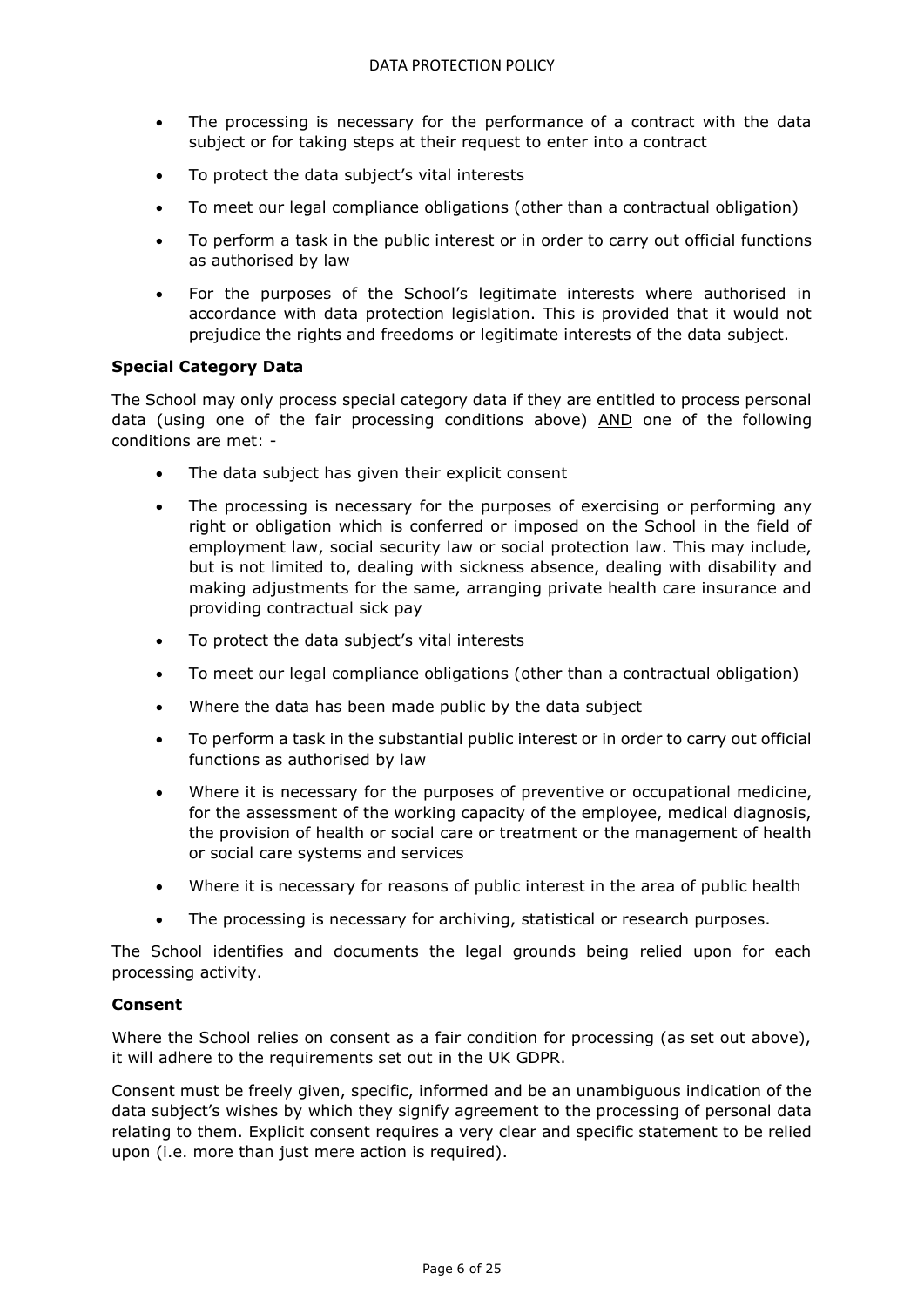A data subject will have consented to processing of their personal data if they indicate agreement clearly either by a statement or positive action to the processing. Consent requires affirmative action so silence, pre-ticked boxes or inactivity will not amount to valid consent.

Data subjects must be easily able to withdraw consent to processing at any time and withdrawal must be promptly honoured.

If explicit consent is required, the School will normally seek another legal basis to process that data. However, if explicit consent is required, the data subject will be provided with full information in order to provide explicit consent.

The School will keep records of consents obtained in order to demonstrate compliance with consent requirements under the UK GDPR.

# <span id="page-6-0"></span>**Principle 2: Personal data must be collected only for specified, explicit and legitimate purposes**

Personal data will not be processed in any matter that is incompatible with the legitimate purposes.

The School will not use personal data for new, different or incompatible purposes from that disclosed when it was first obtained unless we have informed the data subject of the new purpose (and they have consented where necessary).

# <span id="page-6-1"></span>**Principle 3: Personal data must be adequate, relevant and limited to what is necessary in relation to the purposes for which it is processed**

The School will only process personal data when our obligations and duties require us to. We will not collect excessive data and ensure any personal data collected is adequate and relevant for the intended purposes.

When personal data is no longer needed for specified purposes, the School shall delete or anonymise the data. Please refer to the School's Data Retention Policy for further guidance.

# <span id="page-6-2"></span>**Principle 4: Personal data must be accurate and, where necessary, kept up to date**

The School will endeavour to correct or delete any inaccurate data being processed by checking the accuracy of the personal data at the point of collection and at regular intervals afterwards. We will take all reasonable steps to destroy or amend inaccurate or out of date personal data.

Data subjects also have an obligation to ensure that their data is accurate, complete, up to date and relevant. Data subjects have the right to request rectification to incomplete or inaccurate data held by the School.

#### <span id="page-6-3"></span>**Principle 5: Personal data must not be kept in a form which permits identification of data subjects for longer than is necessary for the purposes for which the data is processed**

Legitimate purposes for which the data is being processed may include satisfying legal, accounting or reporting requirements. The School will ensure that they adhere to legal timeframes for retaining data.

We will take reasonable steps to destroy or erase from our systems all personal data that we no longer require. We will also ensure that data subjects are informed of the period for which data is stored and how that period is determined in our privacy notices.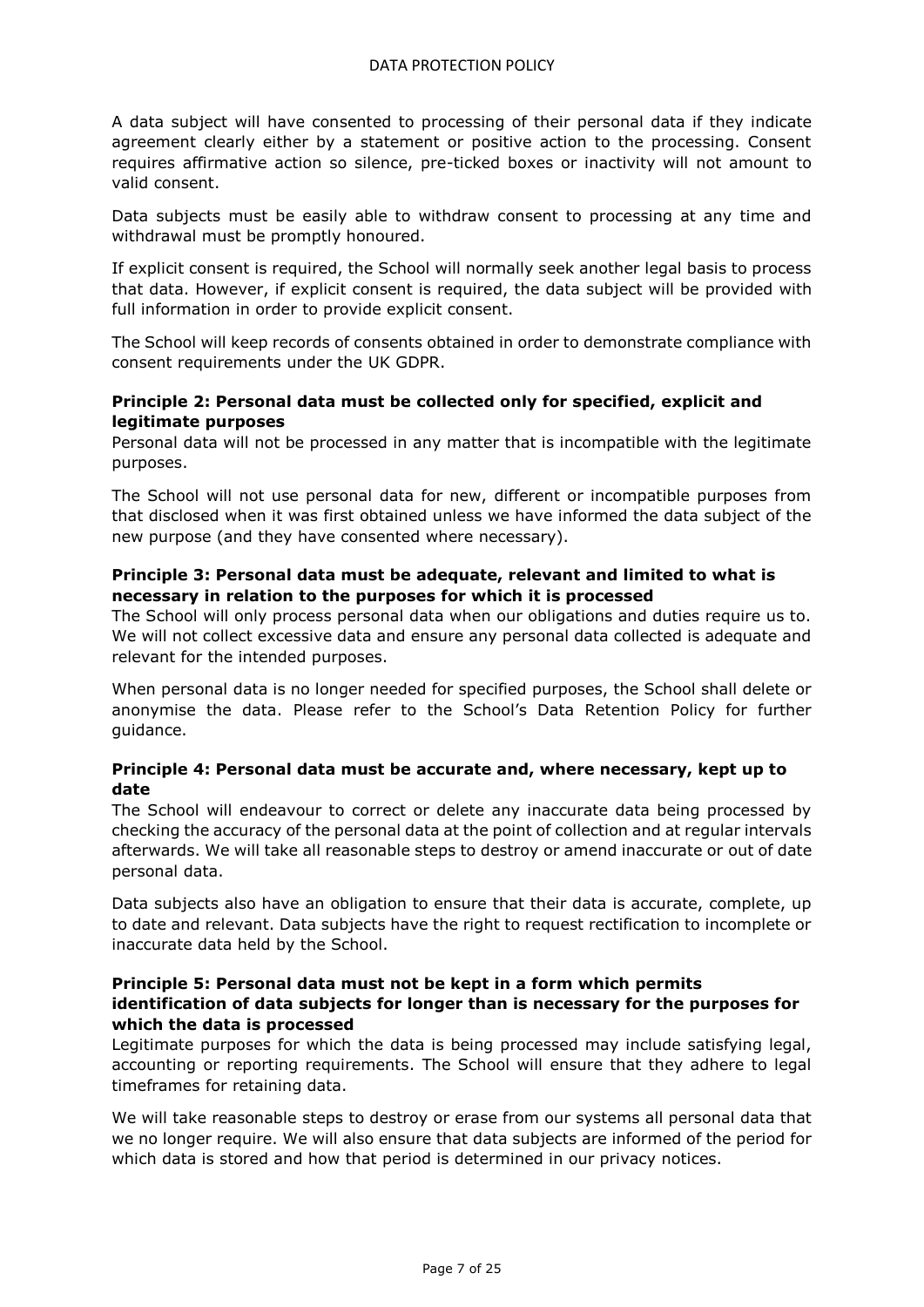Please refer to the School's Retention Policy for further details about how the School retains and removes data.

#### <span id="page-7-0"></span>**Principle 6: Personal data must be processed in a manner that ensures its security using appropriate technical and organisational measures to protect against unauthorised or unlawful processing and against accidental loss, destruction or damage**

In order to assure the protection of all data being processed, the School will develop, implement and maintain reasonable safeguard and security measures. This includes using measures such as: -

- Encryption- e.g. using the Egress system for confidential emails
- Pseudonymisation (this is where the School replaces information that directly or indirectly identifies an individual with one or more artificial identifiers or pseudonyms so that the person to whom the data relates cannot be identified without the use of additional information which is meant to be kept separately and secure)
- Ensuring authorised access on both hard copy and electronic files (i.e. that only people who have a need to know the personal data are authorised to access it)
- Adhering to confidentiality principles
- Ensuring personal data is accurate and suitable for the process for which it is processed.

The School follow procedures and technologies to ensure security and will regularly evaluate and test the effectiveness of those safeguards to ensure security in processing personal data.

The School will only transfer personal data to third party service providers who agree to comply with the required policies and procedures and agree to put adequate measures in place.

# <span id="page-7-1"></span>**Sharing Personal Data**

The School will generally not share personal data with third parties unless certain safeguards and contractual arrangements have been put in place. The following points will be considered:

- Whether the third party has a need to know the information for the purposes of providing the contracted services
- Whether sharing the personal data complies with the privacy notice that has been provided to the data subject and, if required, the data subject's consent has been obtained
- Whether the third party has agreed to comply with the required data security standards, policies and procedures and implemented adequate security measures;
- Whether the transfer complies with any applicable cross border transfer restrictions
- Whether a fully executed written contract that contains UK GDPR approved third party clauses has been obtained.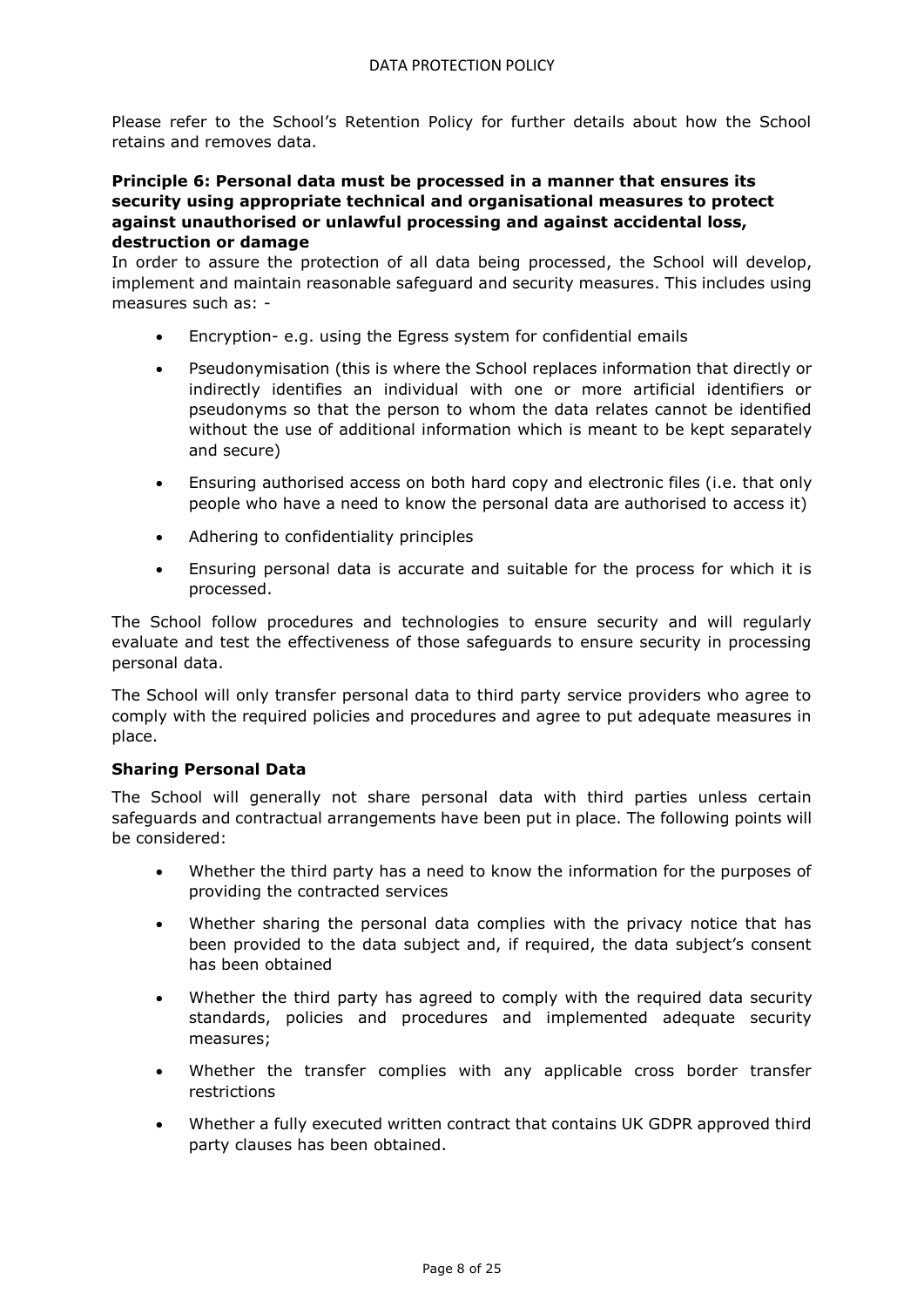There may be circumstances where the School is required either by law or in the best interests of our pupils, parents or staff, to pass information onto external authorities, e.g., the Local Authority, Ofsted or the Department of Health. These authorities are up to date with data protection law and have their own policies relating to the protection of any data that they receive or collect.

The intention to share data relating to individuals to an organisation outside of the School shall be clearly defined within written notifications including details and the basis for sharing the data.

#### <span id="page-8-0"></span>**Transfer of Data Outside the European Economic Area (EEA)**

The UK GDPR restricts data transfers to countries outside the EEA in order to ensure that the level of data protection afforded to individuals by the UK GDPR is not undermined.

The School will not transfer data to another country outside of the EEA without appropriate safeguards being in place and in compliance with the UK GDPR. All staff must comply with the School's guidelines on transferring data outside of the EEA. For the avoidance of doubt, a transfer of data to another country can occur when you transmit, send, view or access that data in that particular country.

#### <span id="page-8-1"></span>**Transfer of Data Outside the UK**

The School may transfer personal information outside the UK and/or to international organisations on the basis that the country, territory or organisation is designated as having an adequate level of protection. Alternatively, the organisation receiving the information has provided adequate safeguards by way of binding corporate rules, Standard Contractual Clauses or compliance with an approved code of conduct.

# <span id="page-8-2"></span>**SECTION 3 - DATA SUBJECT'S RIGHTS AND REQUESTS**

Personal data must be made available to data subjects as set out within this policy and data subjects must be allowed to exercise certain rights in relation to their personal data.

The rights data subjects have in relation to how the School handle their personal data are set out below: -

- (a) (Where consent is relied upon as a condition of processing) To withdraw consent to processing at any time
- (b) Receive certain information about the School's processing activities
- (c) Request access to their personal data that we hold (see "Subject Access Requests" at Appendix 1)
- (d) Prevent our use of their personal data for marketing purposes
- (e) Ask us to erase personal data if it is no longer necessary in relation to the purposes for which it was collected or processed or to rectify inaccurate data or to complete incomplete data
- (f) Restrict processing in specific circumstances
- (g) Challenge processing which has been justified on the basis of our legitimate interests or in the public interest
- (h) Request a copy of an agreement under which personal data is transferred outside of the EEA
- (i) Object to decisions based solely on automated processing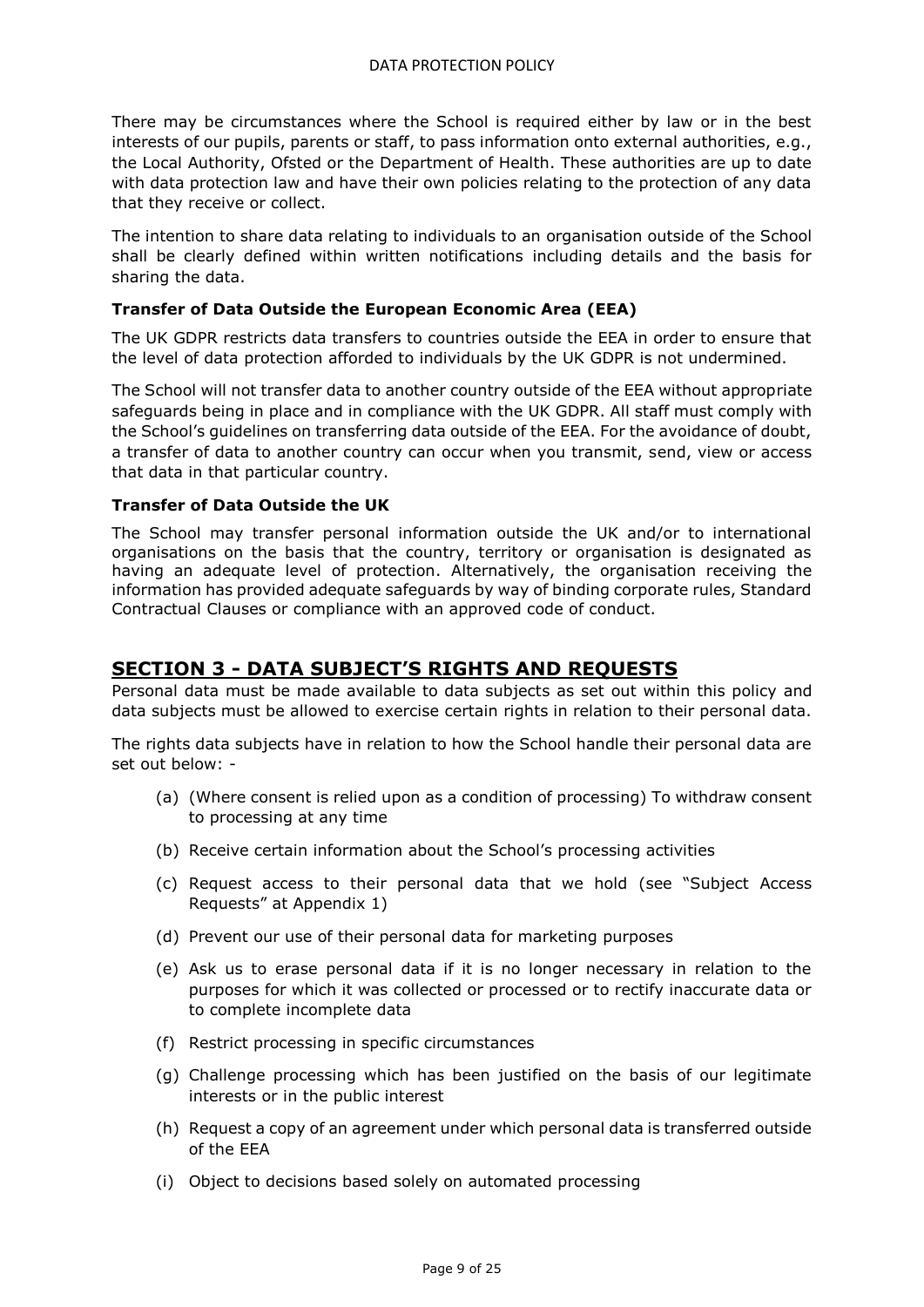- (j) Prevent processing that is likely to cause damage or distress to the data subject or anyone else
- (k) Be notified of a personal data breach which is likely to result in high risk to their rights and freedoms
- (l) Make a complaint to the supervisory authority
- (m) In limited circumstances, receive or ask for their personal data to be transferred to a third party in a structured, commonly used and machine-readable format.

If any request is made to exercise the rights above, it is a requirement for the relevant staff member within the School to verify the identity of the individual making the request.

#### <span id="page-9-0"></span>**Direct Marketing**

The School are subject to certain rules and privacy laws when marketing. For example, a data subject's prior consent will be required for electronic direct marketing (for example, by email, text or automated calls).

The School will explicitly offer individuals the opportunity to object to direct marketing and will do so in an intelligible format which is clear for the individual to understand. The School will promptly respond to any individual objection to direct marketing.

#### <span id="page-9-1"></span>**Employee Obligations**

Employees may have access to the personal data of other members of staff, suppliers, parents or pupils of the School in the course of their employment or engagement. If so, the School expects those employees to help meet the School's data protection obligations to those individuals. Specifically, you must: -

- Only access the personal data that you have authority to access, and only for authorised purposes
- Only allow others to access personal data if they have appropriate authorisation;
- Keep personal data secure (for example, by complying with rules on access to school premises, computer access, password protection and secure file storage and destruction
- Not remove personal data or devices containing personal data from the School premises unless appropriate security measures are in place (such as pseudonymisation, encryption, password protection) to secure the information
- Not store personal information on local drives.

# <span id="page-9-2"></span>**SECTION 4 - ACCOUNTABILITY**

The School will ensure compliance with data protection principles by implementing appropriate technical and organisational measures. We are responsible for and demonstrate accountability with the UK GDPR principles.

The School have taken the following steps to ensure and document UK GDPR compliance:-

# <span id="page-9-3"></span>**Data Protection Officer (DPO)**

Please find below details of the School's Data Protection Officer: -

Data Protection Officer: Judicium Consulting Limited Address: 72 Cannon Street, London, EC4N 6AE Email: [dataservices@judicium.com](mailto:dataservices@judicium.com) Web: www.judiciumeducation.co.uk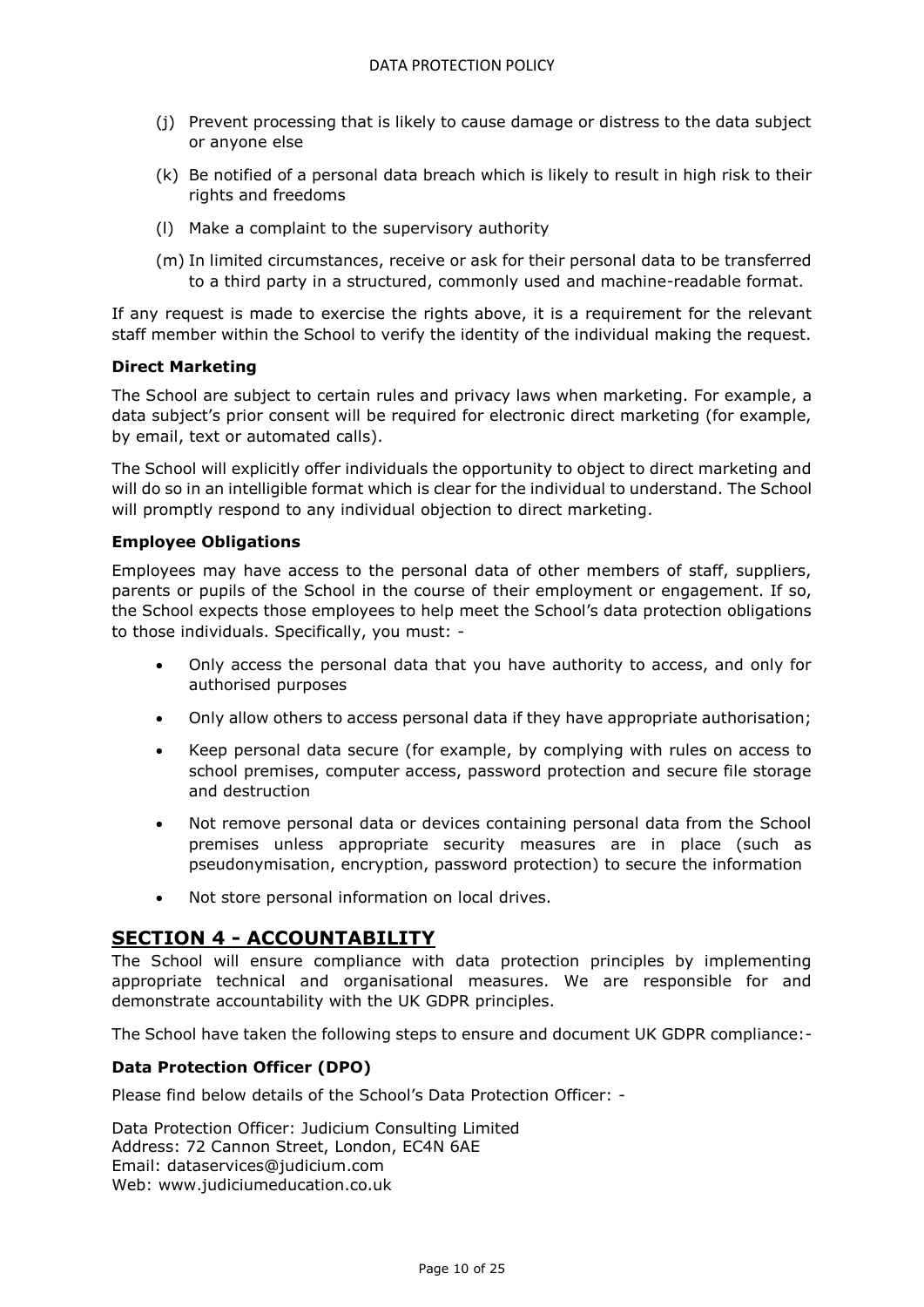Telephone: 0203 326 9174 Lead Contact: Craig Stilwell

The DPO is responsible for overseeing this Data Protection Policy and developing datarelated policies and guidelines.

Please contact the DPO with any questions about the operation of this Data Protection Policy or the UK GDPR or if you have any concerns that this policy is not being or has not been followed. In particular, you must always contact the DPO in the following circumstances: -

- (a) If you are unsure of the lawful basis being relied on by the School to process personal data
- (b) If you need to rely on consent as a fair reason for processing (please see below the section on consent for further detail)
- (c) If you need to draft privacy notices or fair processing notices
- (d) If you are unsure about the retention periods for the personal data being processed but would refer you to the School's Data Retention Policy in the first instance
- (e) If you are unsure about what security measures need to be put in place to protect personal data
- (f) If there has been a personal data breach
- (g) If you are unsure on what basis to transfer personal data outside the EEA
- (h) If you need any assistance dealing with any rights invoked by a data subject
- (i) Whenever you are engaging in a significant new (or a change in) processing activity which is likely to require a data protection impact assessment or if you plan to use personal data for purposes other than what it was collected for
- (j) If you plan to undertake any activities involving automated processing or automated decision making
- (k) If you need help complying with applicable law when carrying out direct marketing activities
- (l) If you need help with any contracts or other areas in relation to sharing personal data with third parties.

#### <span id="page-10-0"></span>**Personal Data Breaches**

The UK GDPR requires the School to notify any applicable personal data breach to the Information Commissioner's Office (ICO).

We have put in place procedures to deal with any suspected personal data breach and will notify data subjects or any applicable regulator where we are legally required to do so.

If you know or suspect that a personal data breach has occurred, do not attempt to investigate the matter yourself. Immediately contact the person designated as the key point of contact for personal data breaches who is The Head of Operations or your DPO.

#### <span id="page-10-1"></span>**Transparency and Privacy Notices**

The School will provide detailed, specific information to data subjects. This information will be provided through the School's privacy notices which are concise, transparent,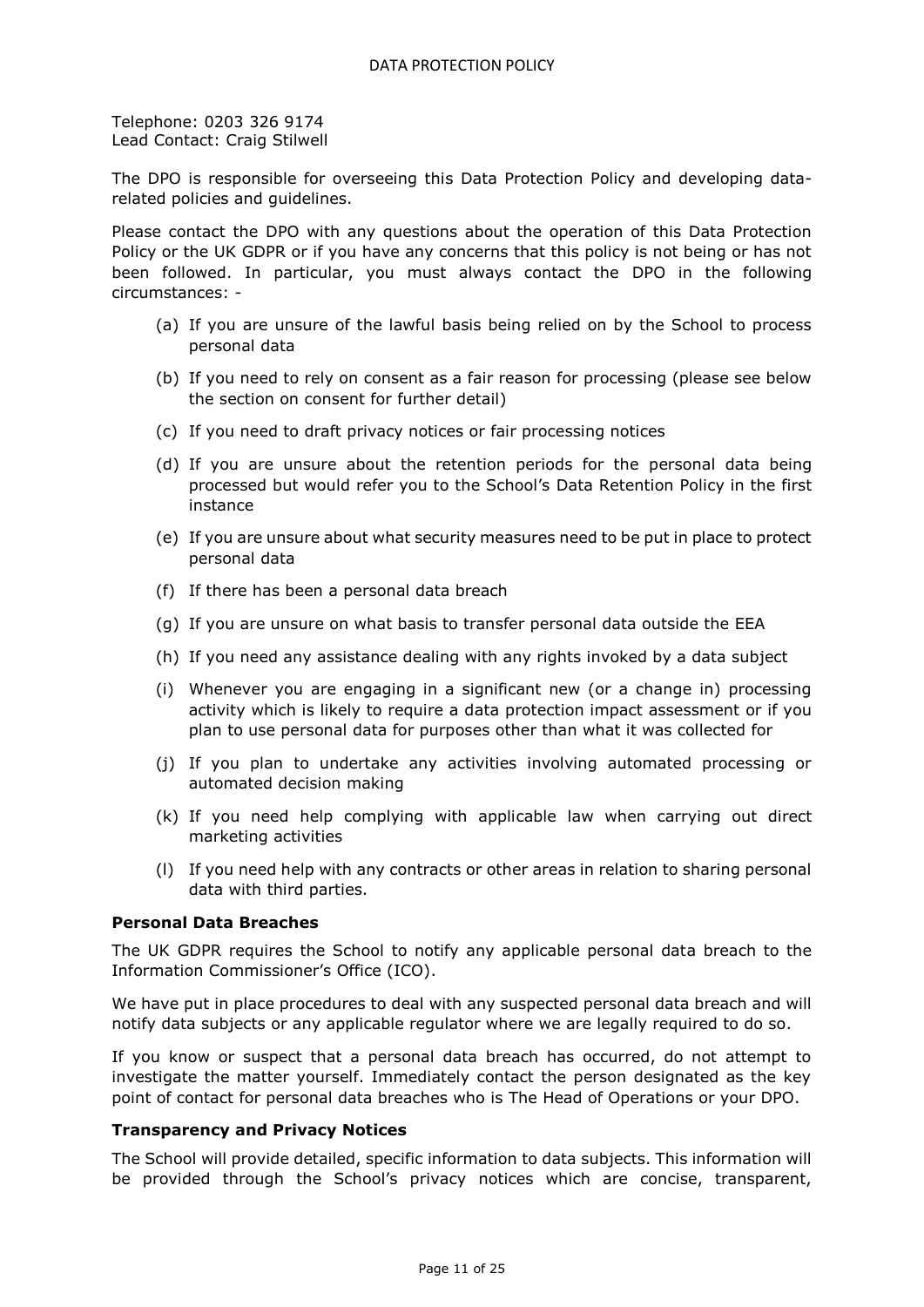intelligible, easily accessible and in clear and plain language so that a data subject can easily understand them. The School's privacy notices are tailored to suit the data subject and set out information about how the School use their data.

Whenever we collect personal data directly from data subjects, including for human resources or employment purposes, we will provide the data subject with all the information required by the UK GDPR. This includes the identity of the Data Protection Officer, the School's contact details, how and why we will use, process, disclose, protect and retain personal data. This information will be provided within our privacy notices.

When personal data is collected indirectly (for example, from a third party or a publicly available source), where appropriate, we will provide the data subject with the above information as soon as possible after receiving the data. The School will also confirm whether that third party has collected and processed data in accordance with the UK GDPR.

Notifications shall be in accordance with ICO guidance and, where relevant, be written in a form understandable by those defined as "children" under the UK GDPR.

# <span id="page-11-0"></span>**Privacy by Design**

The School adopt a privacy by design approach to data protection to ensure that we adhere to data compliance and to implement technical and organisational measures in an effective manner.

Privacy by design is an approach that promotes privacy and data protection compliance from the start. To help us achieve this, the School takes into account the nature and purposes of the processing, any cost of implementation and any risks to rights and freedoms of data subjects when implementing data processes.

# **Data Protection Impact Assessments (DPIAs)**

In order to achieve a privacy by design approach, the School conduct DPIAs for any new technologies or programmes being used by the School which could affect the processing of personal data. In any event, the School carries out DPIAs when required by the UK GDPR in the following circumstances: -

- For the use of new technologies (programs, systems or processes) or changing technologies
- For the use of automated processing
- For large scale processing of special category data
- For large scale, systematic monitoring of a publicly accessible area (through the use of CCTV).

Our DPIAs contain: -

- A description of the processing, its purposes and any legitimate interests used;
- An assessment of the necessity and proportionality of the processing in relation to its purpose;
- An assessment of the risk to individuals; and
- The risk mitigation measures in place and demonstration of compliance.

# **Record Keeping**

The School are required to keep full and accurate records of our data processing activities. These records include: -

The name and contact details of the School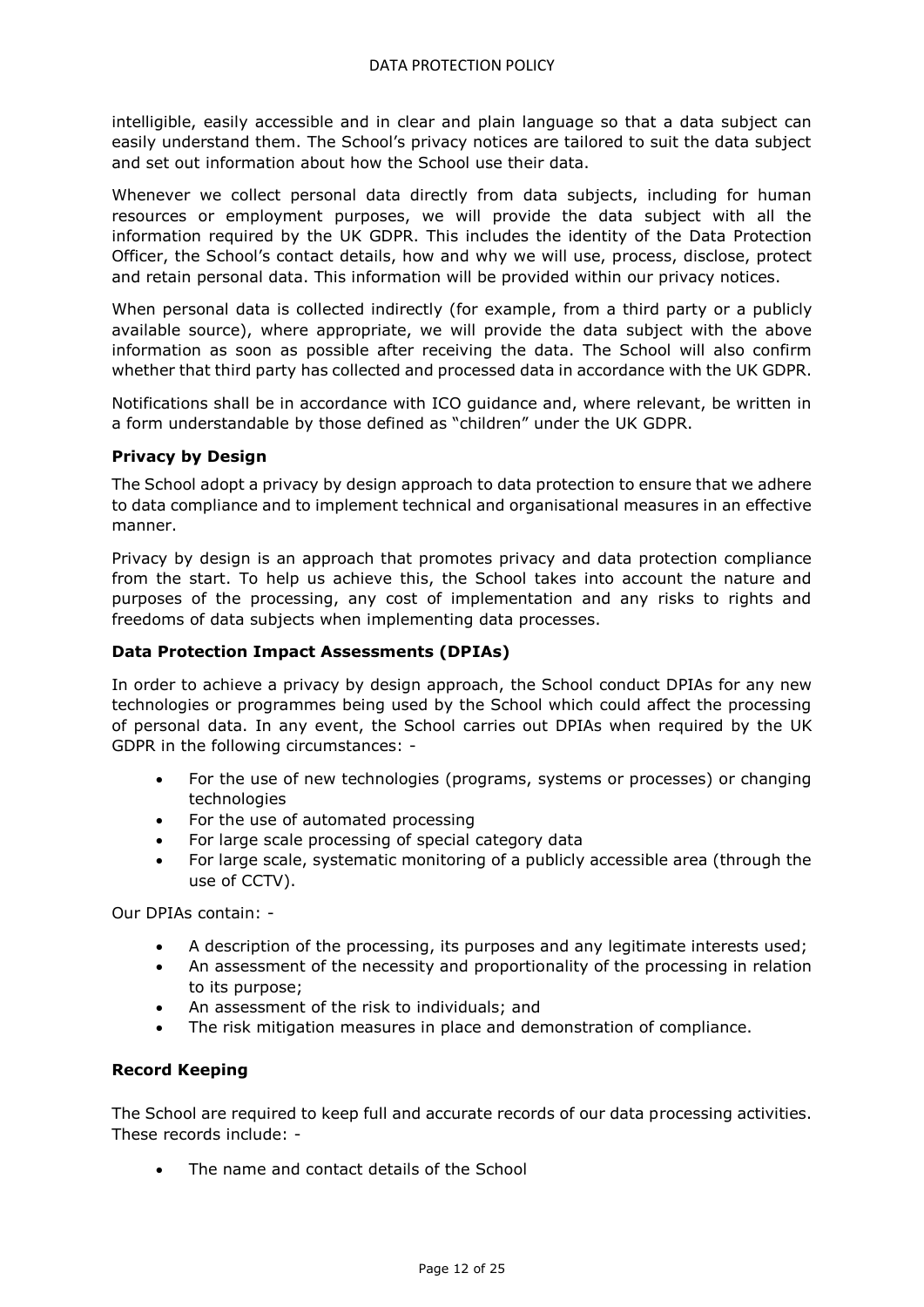#### DATA PROTECTION POLICY

- The name and contact details of the Data Protection Officer
- Descriptions of the types of personal data used
- Description of the data subjects
- Details of the School's processing activities and purposes
- Details of any third-party recipients of the personal data
- Where personal data is stored
- Retention periods
- Security measures in place.

#### <span id="page-12-0"></span>**Training**

The School will ensure all relevant personnel have undergone adequate training to enable them to comply with data privacy laws.

#### <span id="page-12-1"></span>**Audit**

The School, through its Data Protection Officer regularly test our data systems and processes in order to assess compliance. These are done through data audits which take place annually in order to review use of personal data.

#### <span id="page-12-2"></span>**Related Policies**

Staff should refer to the following policies that are related to this Data Protection Policy: -

- Acceptable Use Policy
- Admissions Policy
- CCTV Policy
- Data Retention Policy
- Equality Policy
- Exam Policy
- Finance Suite of Policies
- HR Suite of Policies
- Safeguarding Policy
- Social Media Policy
- Staff Code of Conduct
- Whistleblowing Policy

These policies are also designed to protect personal data and can be found at F:\FederationStaff\Federation Policies

#### <span id="page-12-3"></span>**Monitoring**

We will monitor the effectiveness of this and all of our policies and procedures and conduct a full review and update as appropriate.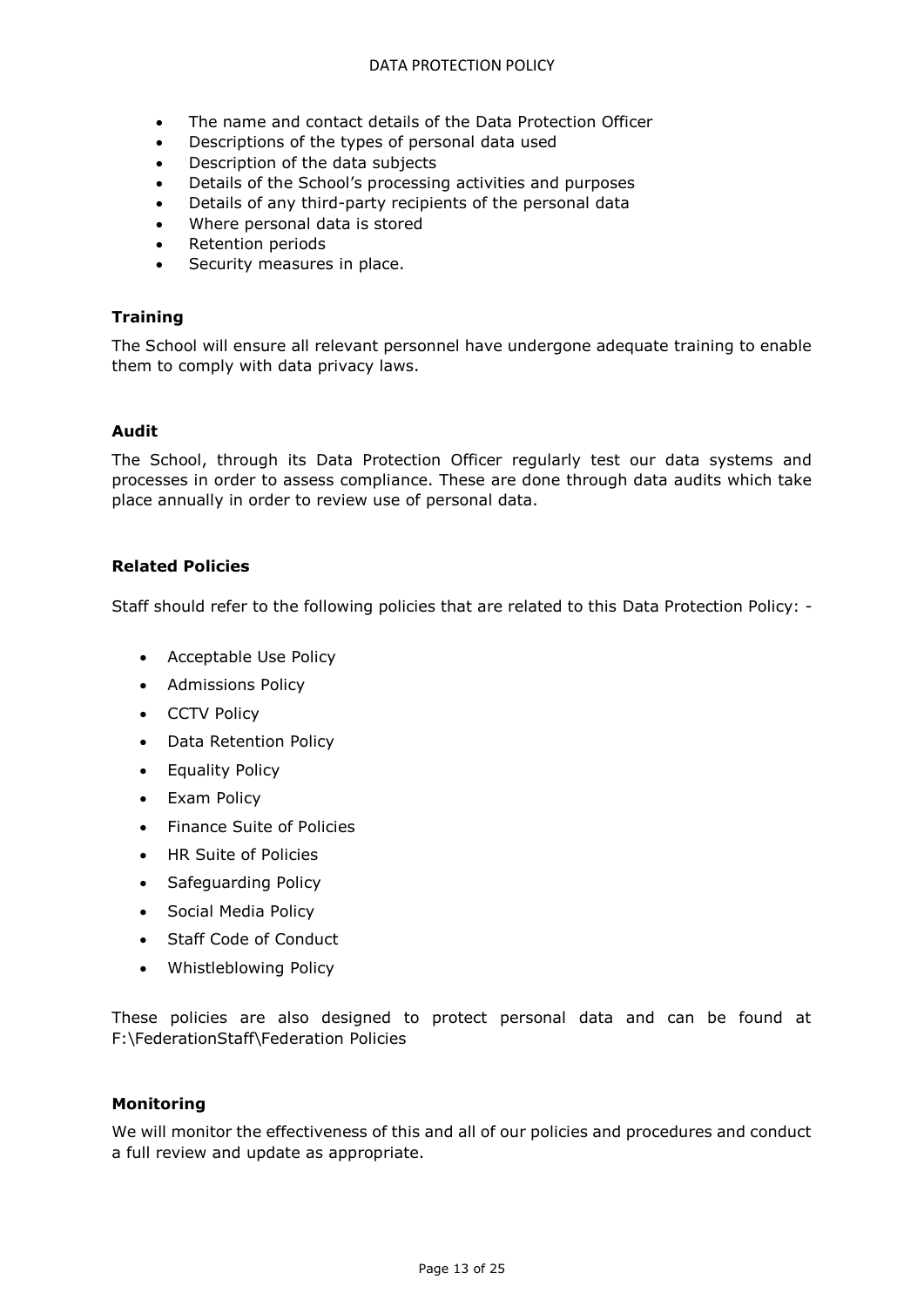Our monitoring and review will include looking at how our policies and procedures are working in practice to reduce the risks posed to the School.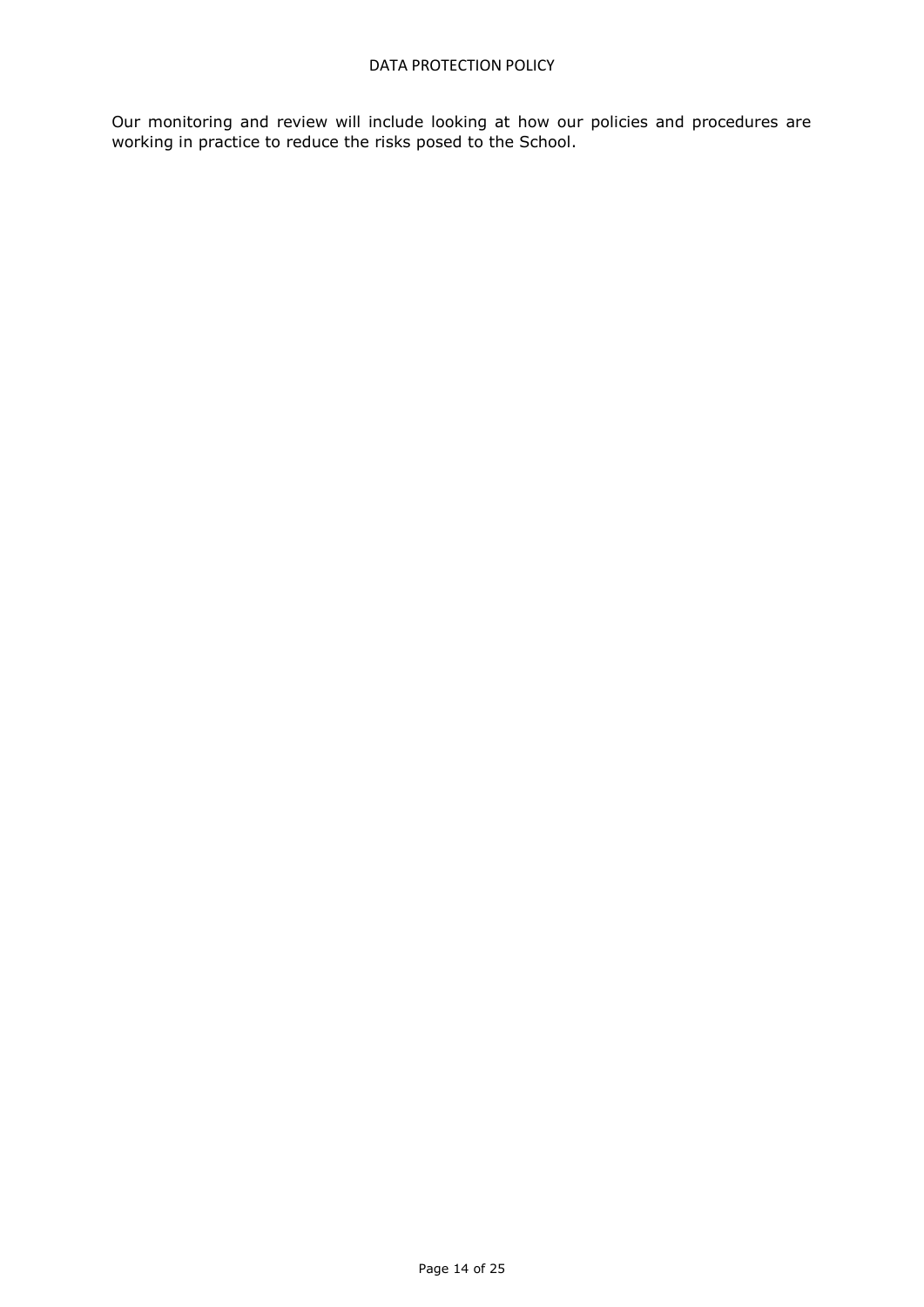# **Appendix 1 – Subject Access Requests**

Under Data Protection Law, Data Subjects have a general right to find out whether the School hold or process personal data about them, to access that data, and to be given supplementary information. This is known as the right of access, or the right to make a data subject access request (SAR). The purpose of the right is to enable the individual to be aware of, and verify, the lawfulness of the processing of personal data that the School are undertaking.

This appendix provides guidance for staff members on how data subject access requests should be handled, and for all individuals on how to make a SAR.

Failure to comply with the right of access under UK GDPR puts both staff and the School at potentially significant risk, and so the School takes compliance with this policy very seriously.

A Data Subject has the right to be informed by the School of the following: -

- (a) Confirmation that their data is being processed
	- (b) Access to their personal data
	- (c) A description of the information that is being processed
	- (d) The purpose for which the information is being processed
	- (e) The recipients/class of recipients to whom that information is or may be disclosed
	- (f) Details of the School's sources of information obtained
	- (g) In relation to any Personal Data processed for the purposes of evaluating matters in relation to the Data Subject that has constituted or is likely to constitute the sole basis for any decision significantly affecting him or her, to be informed of the logic of the Data Controller's decision making. Such data may include, but is not limited to, performance at work, creditworthiness, reliability and conduct
	- (h) Other supplementary information.

#### **How to recognise a subject access request**

A data subject access request is a request from an individual (or from someone acting with the authority of an individual, e.g. a solicitor or a parent making a request in relation to information relating to their child):

- for confirmation as to whether the School process personal data about him or her and, if so
- for access to that personal data
- and/or certain other supplementary information

A valid SAR can be both in writing (by letter, email, WhatsApp text) or verbally (e.g. during a telephone conversation). The request may refer to the UK GDPR and/or to 'data protection' and/or to 'personal data' but does not need to do so in order to be a valid request. For example, a letter which states 'please provide me with a copy of information that the School hold about me' will be a data subject access request and should be treated as such.

A data subject is generally only entitled to access their own personal data, and not information relating to other people.

#### **How to make a data subject access request**

Whilst there is no requirement to do so, we encourage any individuals who wish to make such a request to make the request in writing, detailing exactly the personal data being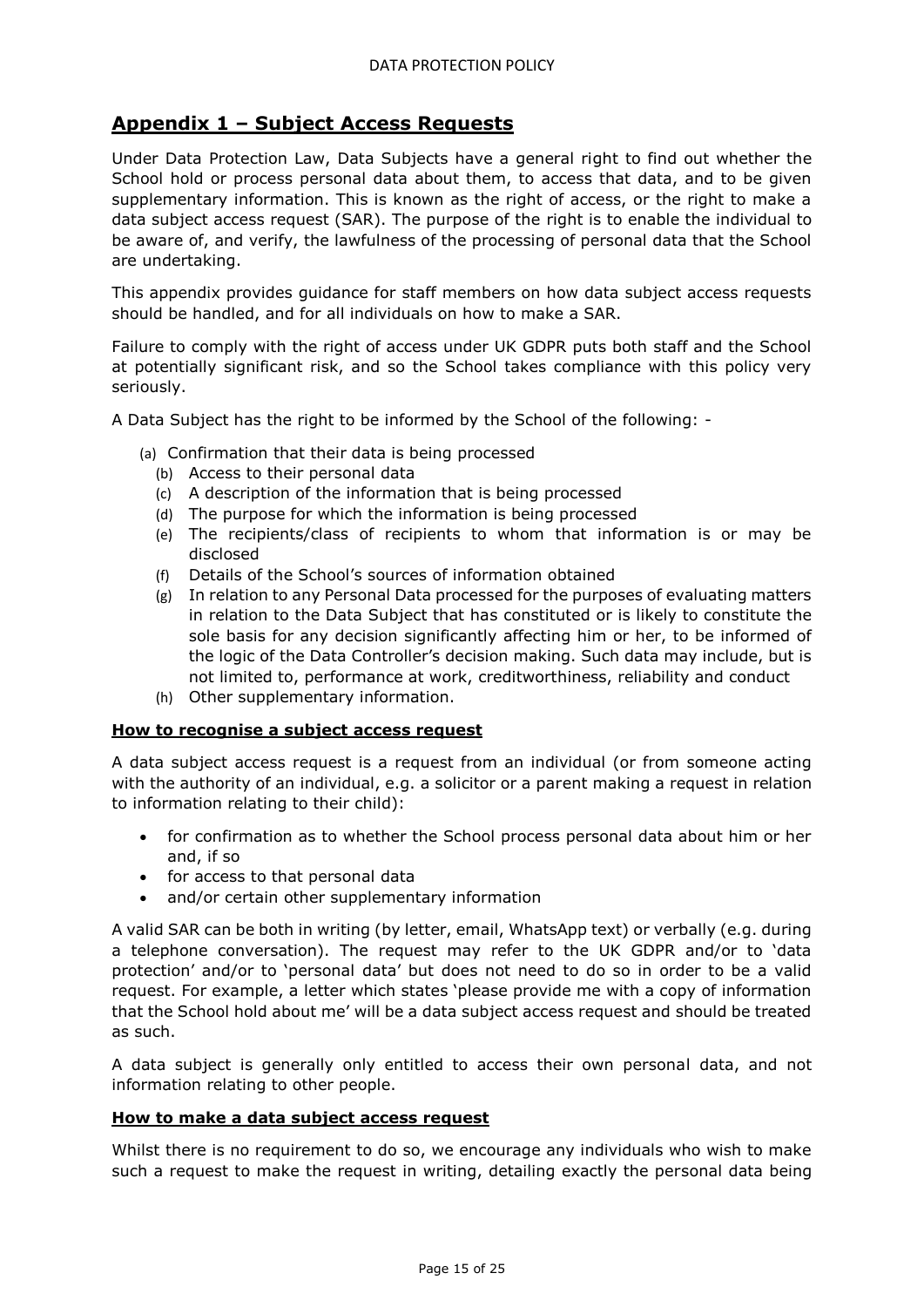requested. This allows the School to easily recognise that you wish to make a data subject access request and the nature of your request. If the request is unclear/ vague we may be required to clarify the scope of the request which may in turn delay the start of the time period for dealing with the request.

# **What to do when you receive a data subject access request**

All data subject access requests should be immediately directed to the Head of Operations who should contact Judicium as DPO in order to assist with the request and what is required. There are limited timescales within which the School must respond to a request and any delay could result in failing to meet those timescales, which could lead to enforcement action by the Information Commissioner's Office (ICO) and/or legal action by the affected individual without delay and failure to do so may result in disciplinary action taken.

# **Acknowledging the request**

When receiving a SAR the School shall acknowledge the request as soon as possible and inform the requester about the statutory deadline (of one calendar month) to respond to the request.

In addition to acknowledging the request, the School may ask for:

- proof of ID (if needed);
- further clarification about the requested information;
- if it is not clear where the information shall be sent, the School must clarify what address/email address to use when sending the requested information; and/or
- consent (if requesting third party data).

The School should work with their DPO in order to create the acknowledgment.

# **Verifying the identity of a requester or requesting clarification of the request**

Before responding to a SAR, the School will take reasonable steps to verify the identity of the person making the request. In the case of current employees, this will usually be straightforward. The School is entitled to request additional information from a requester in order to verify whether the requester is in fact who they say they are. Where the School has reasonable doubts as to the identity of the individual making the request, evidence of identity may be established by production of a passport, driving license, a recent utility bill with current address, birth/marriage certificate, credit card or a mortgage statement.

If an individual is requesting a large amount of data the School may ask the requester for more information for the purpose of clarifying the request, but the requester shall never be asked why the request has been made. The School shall let the requestor know as soon as possible where more information is needed before responding to the request.

In both cases, the period of responding begins when the additional information has been received. If the School do not receive this information, they will be unable to comply with the request.

#### **Requests made by third parties or on behalf of children**

The school need to be satisfied that the third party making the request is entitled to act on behalf of the individual, but it is the third party's responsibility to provide evidence of this entitlement. This might be a written authority to make the request or it might be a more general power of attorney. The School may also require proof of identity in certain circumstances.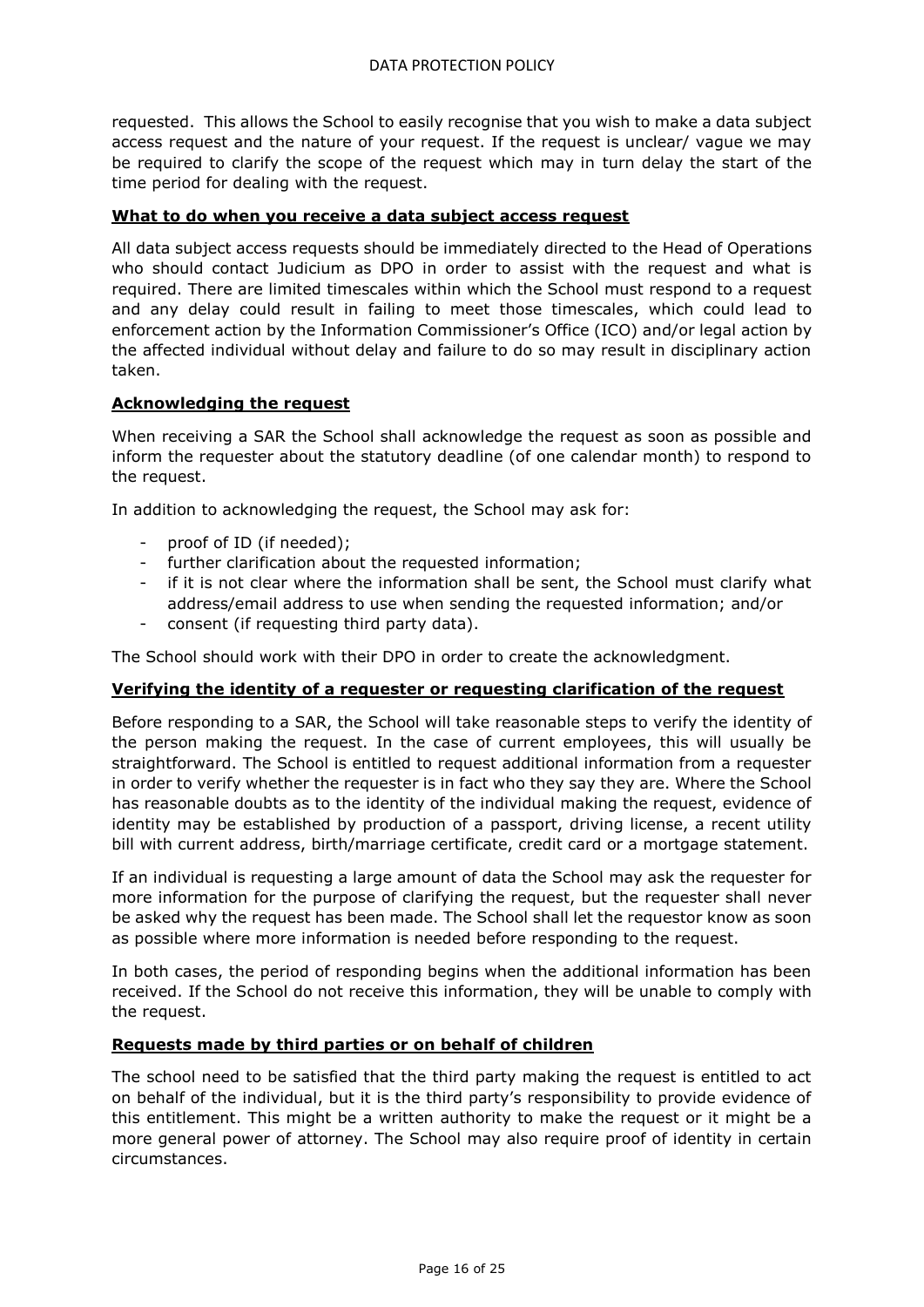If the School is in any doubt or has any concerns as to providing the personal data of the data subject to the third party, then it should provide the information requested directly to the data subject. It is then a matter for the data subject to decide whether to share this information with any third party.

When requests are made on behalf of children, it is important to note that even if a child is too young to understand the implications of subject access rights, it is still the right of the child, rather than of anyone else such as a parent or guardian, to have access to the child's personal data. Before responding to a SAR for information held about a child, the School should consider whether the child is mature enough to understand their rights. If the school is confident that the child can understand their rights, then the School should usually respond directly to the child or seek their consent before releasing their information.

It shall be assessed if the child is able to understand (in broad terms) what it means to make a subject access request and how to interpret the information they receive as a result of doing so. When considering borderline cases, it should be taken into account, among other things:

- the child's level of maturity and their ability to make decisions like this;
- the nature of the personal data;
- any court orders relating to parental access or responsibility that may apply;
- any duty of confidence owed to the child or young person;
- any consequences of allowing those with parental responsibility access to the child's or young person's information. This is particularly important if there have been allegations of abuse or ill treatment;
- any detriment to the child or young person if individuals with parental responsibility cannot access this information; and
- any views the child or young person has on whether their parents should have access to information about them.

Generally, a person aged 12 years or over is presumed to be of sufficient age and maturity to be able to exercise their right of access, unless the contrary is shown. In relation to a child 12 years of age or older, then provided that the School is confident that they understand their rights, and there is no reason to believe that the child does not have the capacity to make a request on their own behalf, the School will require the written authorisation of the child before responding to the requester, or provide the personal data directly to the child.

The School may also refuse to provide information to parents if there are consequences of allowing access to the child's information – for example if it is likely to cause detriment to the child.

# **Fee for responding to a SAR**

The School will usually deal with a SAR free of charge. Where a request is considered to be manifestly unfounded or excessive a fee to cover administrative costs may be requested. If a request is considered to be manifestly unfounded or unreasonable the School will inform the requester why this is considered to be the case and that the School will charge a fee for complying with the request.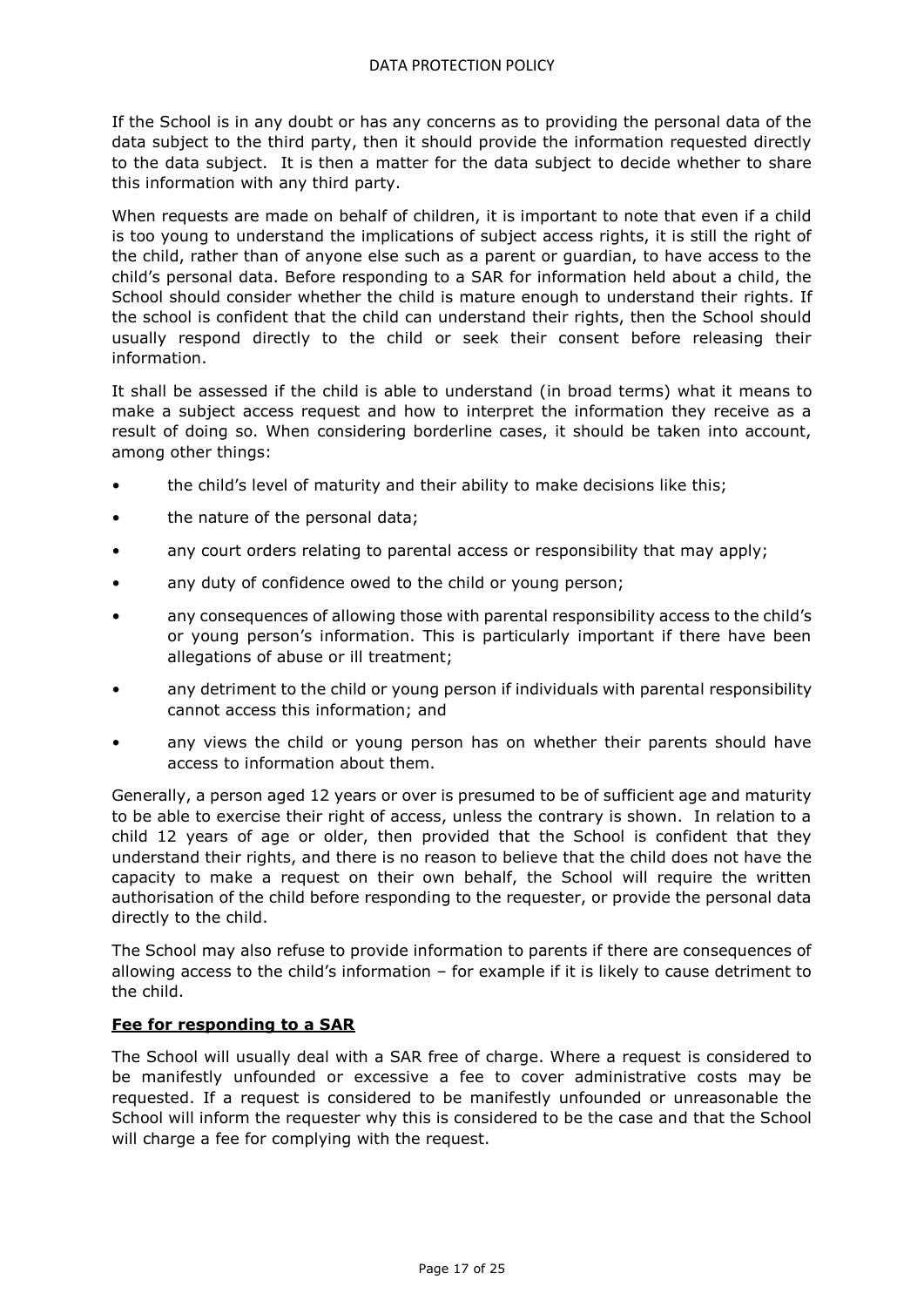A fee may also be requested in relation to repeat requests for copies of the same information. In these circumstances a reasonable fee will be charged taking into account the administrative costs of providing the information.

If a fee is requested, the period of responding begins when the fee has been received.

# **Time Period for Responding to a SAR**

The School has one calendar month to respond to a SAR. This will run from the day that the request was received or from the day when any additional identification or other information requested is received, or payment of any required fee has been received.

The circumstances where the School is in any reasonable doubt as to the identity of the requester, this period will not commence unless and until sufficient information has been provided by the requester as to their identity, and in the case of a third party requester, the written authorisation of the data subject has been received.

The period for response may be extended by a further two calendar months in relation to complex requests. What constitutes a complex request will depend on the particular nature of the request. The DPO must always be consulted in determining whether a request is sufficiently complex as to extend the response period.

Where a request is considered to be sufficiently complex as to require an extension of the period for response, the School will need to notify the requester within one calendar month of receiving the request, together with reasons as to why this extension is considered necessary.

#### **School closure periods**

Requests received during or just before school closure periods may not be able to be responded to within the one calendar month response period. This is because no one will be on site to comply with the request and we do not review emails during this period. As a result, it is unlikely that your request will be able to be dealt with during this time. We may not be able to acknowledge your request during this time (i.e. until a time when we receive the request), however, if we can acknowledge the request we may still not be able to deal with it until the School re-opens. The School will endeavour to comply with requests as soon as possible and will keep in communication with you as far as possible. If your request is urgent, please provide your request during term times and not during/close to closure periods.

# **Information to be provided in response to a request**

The individual is entitled to receive access to the personal data we process about him or her and the following information:

- the purpose for which we process the data;
- the recipients or categories of recipient to whom the personal data has been or will be disclosed, in particular where those recipients are in third countries or international organisations;
- where possible, the period for which it is envisaged the personal data will be stored, or, if not possible, the criteria used to determine that period;
- the fact that the individual has the right:
	- $\circ$  to request that the Company rectifies, erases or restricts the processing of his personal data, or
	- o to object to its processing
	- $\circ$  to lodge a complaint with the ICO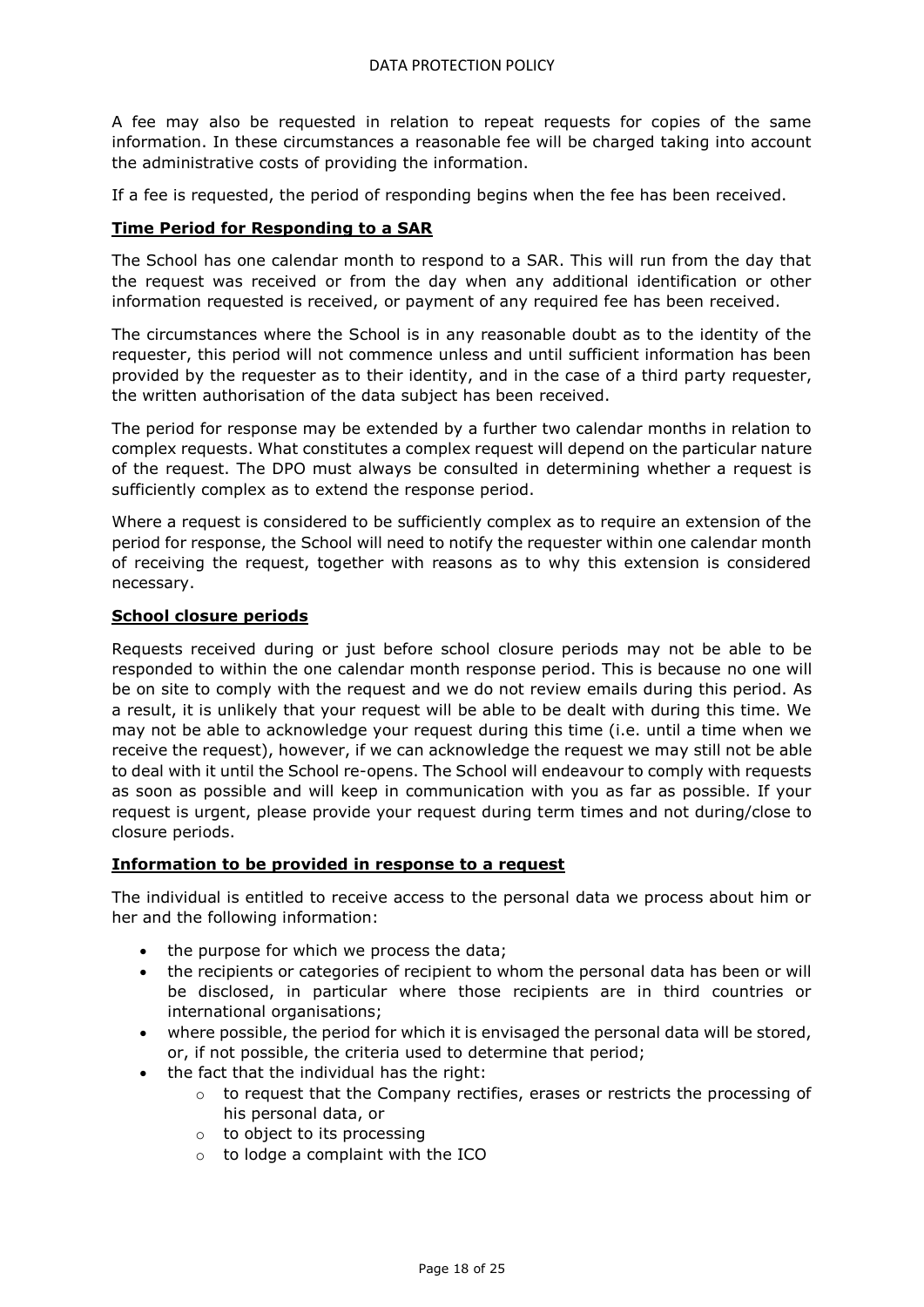- $\circ$  where the personal data has not been collected from the individual, any information available regarding the source of the data
- $\circ$  any automated decision we have taken about him or her together with meaningful information about the logic involved, as well as the significance and the envisaged consequences of such processing for him or her.

The information should be provided in a way that is concise, transparent, easy to understand and easy to access using clear and plain language, with any technical terms, abbreviations or codes explained. The response shall be given in writing if the SAR was made in writing in a commonly-used electronic format.

The information that the School are required to supply in response to a SAR must be supplied by reference to the data in question at the time the request was received. However, as the School have one month in which to respond the School is allowed to take into account any amendment or deletion made to the personal data between the time the request is received and the time the personal data is supplied if such amendment or deletion would have been made regardless of the receipt of the SAR.

The School is therefore, allowed to carry out regular housekeeping activities even if this means deleting or amending personal data after the receipt of a SAR. The School is not allowed to amend or delete data to avoid supplying the data.

# **How to locate information**

The personal data the School need to provide in response to a data subject access request may be located in several of the electronic and manual filing systems. This is why it is important to identify at the outset the type of information requested so that the search can be focused.

Depending on the type of information requested, the School may need to search all or some of the following:

- electronic systems, e.g. databases, networked and non-networked computers, servers, customer records, human resources system, email data, back up data, **CCTV**
- manual filing systems in which personal data is accessible according to specific criteria, e.g. chronologically ordered sets of manual records containing personal data
- data systems held externally by our data processors;
- occupational health records
- pensions data
- share scheme information
- insurance benefit information.

The School should search these systems using the individual's name, employee number or other personal identifier as a search determinant.

# **Protection of third parties -exemptions to the right of subject access**

There are circumstances where information can be withheld pursuant to a SAR. These specific exemptions and requests should be considered on a case by case basis.

The School will consider whether it is possible to redact information so that this does not identify those third parties. If their data cannot be redacted (for example, after redaction it is still obvious who the data relates to) then the School do not have to disclose personal data to the extent that doing so would involve disclosing information relating to another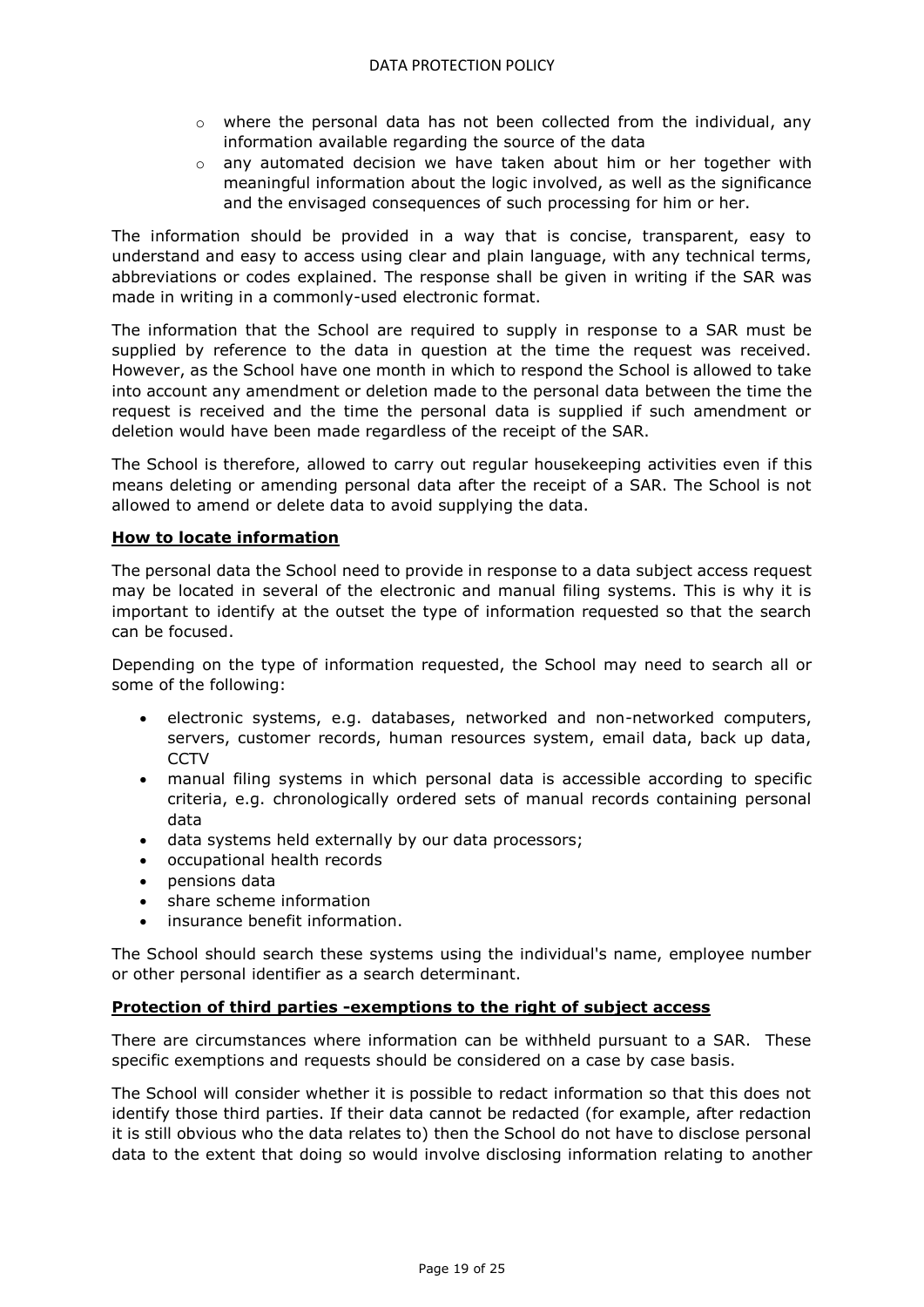individual (including information identifying the other individual as the source of information) who can be identified from the information unless:

- the other individual has consented to the disclosure, or
- it is reasonable to comply with the request without that individual's consent.

In determining whether it is reasonable to disclose the information without the individuals consent, all of the relevant circumstances will be taken into account, including:

- the type of information that they would disclose
- any duty of confidentiality they owe to the other individual
- any steps taken to seek consent from the other individual
- whether the other individual is capable of giving consent
- any express refusal of consent by the other individual.

It needs to be decided whether it is appropriate to disclose the information in each case. This decision will involve balancing the data subject's right of access against the other individual's rights. If the other person consents to the school disclosing the information about them, then it would be unreasonable not to do so. However, if there is no such consent, the school must decide whether to disclose the information anyway. If there are any concerns in this regard then the DPO should be consulted.

# **Other exemptions to the right of subject access**

In certain circumstances the School may be exempt from providing some or all of the personal data requested. These exemptions are described below and should only be applied on a case-by-case basis after a careful consideration of all the facts.

Crime detection and prevention: The School do not have to disclose any personal data being processed for the purposes of preventing or detecting crime; apprehending or prosecuting offenders; or assessing or collecting any tax or duty.

Confidential references: The School do not have to disclose any confidential references given to third parties for the purpose of actual or prospective:

- education, training or employment of the individual
- appointment of the individual to any office, or
- provision by the individual of any service

This exemption does not apply to confidential references that the School receive from third parties. However, in this situation, granting access to the reference may disclose the personal data of another individual (i.e. the person giving the reference), which means that the School must consider the rules regarding disclosure of third-party data set out above before disclosing the reference.

Legal professional privilege: The School do not have to disclose any personal data which are subject to legal professional privilege.

Management forecasting: The School do not have to disclose any personal data processed for the purposes of management forecasting or management planning to assist us in the conduct of any business or any other activity.

Negotiations: The School do not have to disclose any personal data consisting of records of intentions in relation to any negotiations with the individual where doing so would be likely to prejudice those negotiations.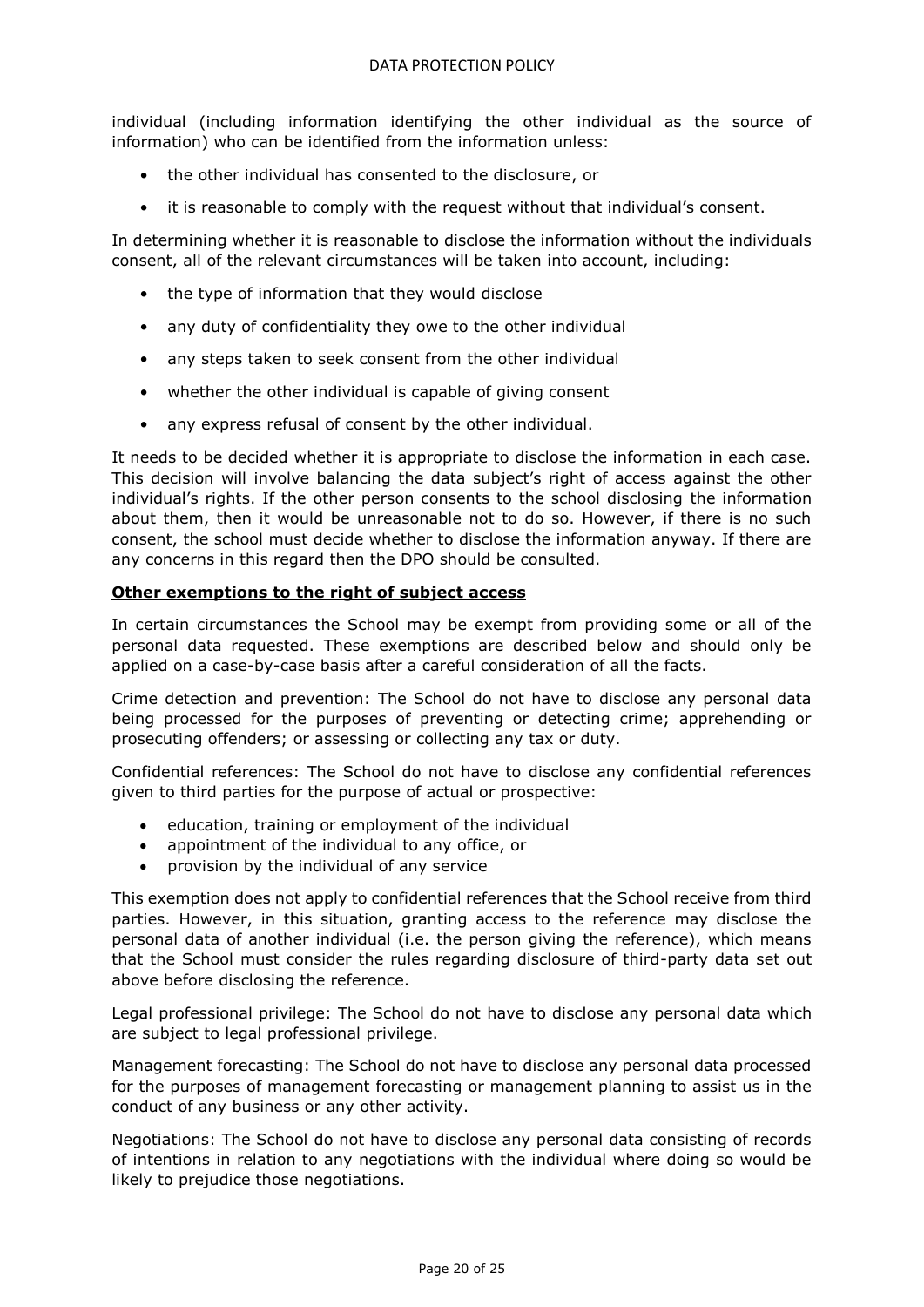#### **Refusing to respond to a request**

The school can refuse to comply with a request if the request is manifestly unfounded or excessive*,* taking into account whether the request is repetitive in nature.

If a request is found to be manifestly unfounded or excessive the school can:

- request a "reasonable fee" to deal with the request, or
- refuse to deal with the request.

In either case the school need to justify the decision and inform the requestor about the decision.

The reasonable fee should be based on the administrative costs of complying with the request. If deciding to charge a fee the school should contact the individual promptly and inform them. The school do not need to comply with the request until the fee has been received.

#### **Record keeping**

A record of all subject access requests shall be kept by the Head of Operations. The record shall include the date the SAR was received, the name of the requester, what data the School sent to the requester and the date of the response.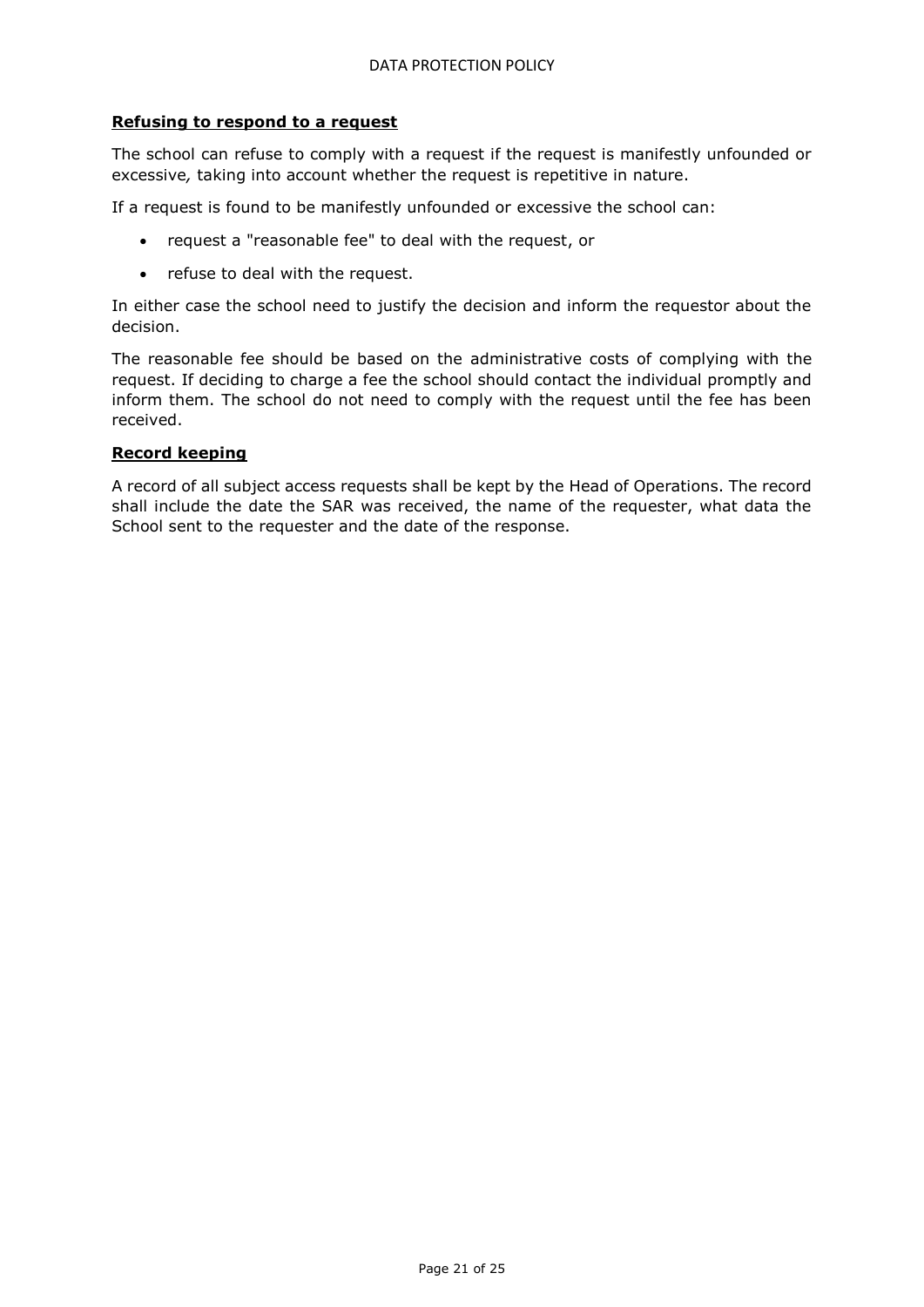# <span id="page-21-0"></span>**Appendix 2 - Subject Access Request Form**

The Data Protection Act 2018 provides you, the data subject, with a right to receive a copy of the data/information we hold about you or to authorise someone to act on your behalf. Please complete this form if you wish to make a request for your data. Your request will normally be processed within one calendar month upon receipt of a fully completed form and proof of identity.

Proof of identity: We require proof of your identity before we can disclose personal data. Proof of your identity should include a copy of a document such as your birth certificate, passport, driving licence, official letter addressed to you at your address e.g. bank statement, recent utilities bill or council tax bill. The document should include your name, date of birth and current address. If you have changed your name, please supply relevant documents evidencing the change.

#### **Section 1**

Please fill in the details of the data subject (i.e. the person whose data you are requesting). If you are not the data subject and you are applying on behalf of someone else, please fill in the details of the data subject below and not your own.

| Title          |  |
|----------------|--|
|                |  |
|                |  |
|                |  |
| Surname/Family |  |
| Name           |  |
|                |  |
| First Name(s)/ |  |
|                |  |
| Forename       |  |
|                |  |
| Date of Birth  |  |
|                |  |
|                |  |
|                |  |
| Address        |  |
|                |  |
|                |  |
|                |  |
| Post Code      |  |
|                |  |
|                |  |
|                |  |
| Phone Number   |  |
|                |  |
|                |  |
|                |  |
| Email address  |  |
|                |  |
|                |  |
|                |  |
|                |  |

I am enclosing the following copies as proof of identity (please tick the relevant box):

- □ Birth certificate
- $\Box$  Driving licence
- n Passport
- □ An official letter to my address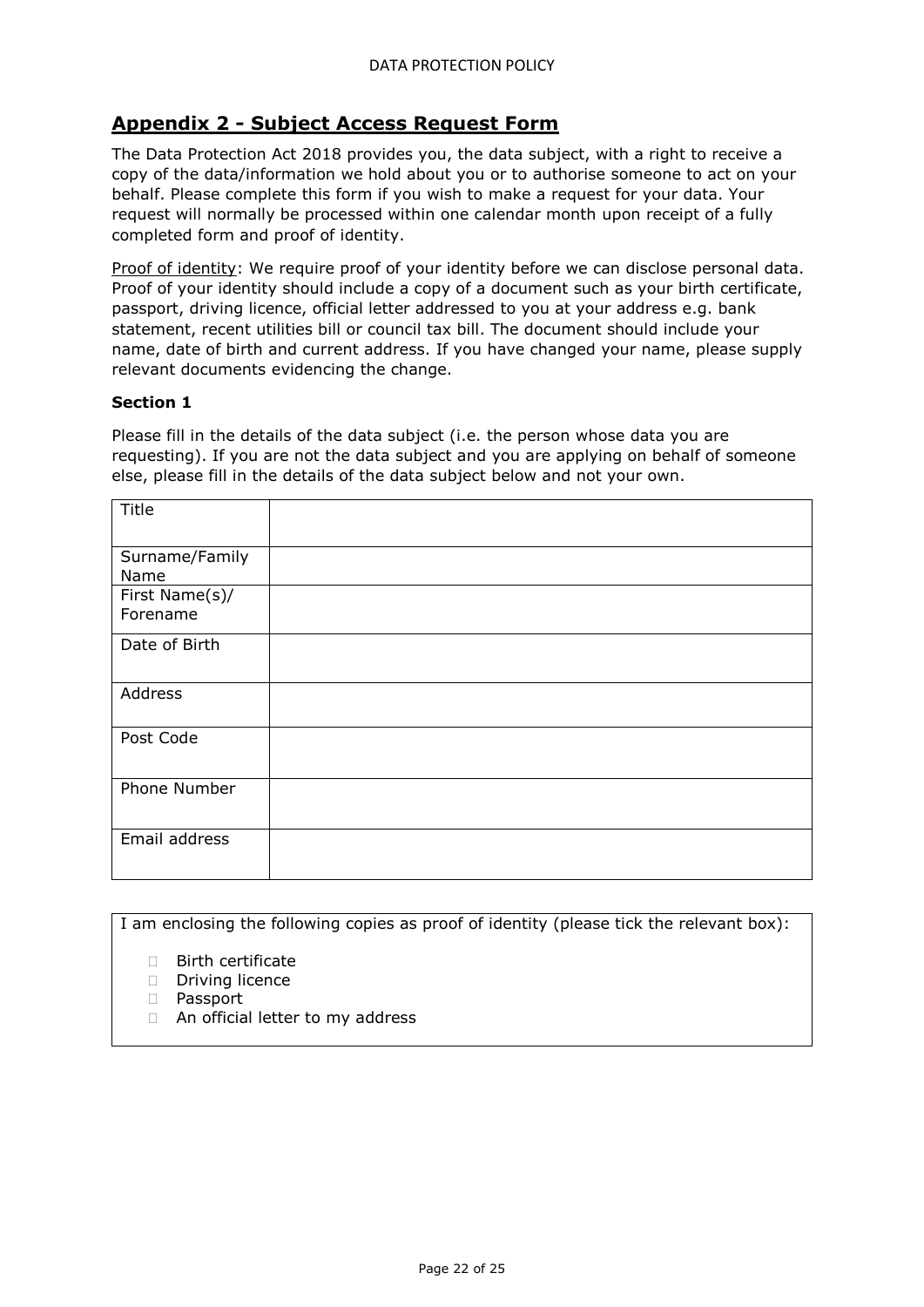#### **Personal Information**

*If you only want to know what information is held in specific records, please indicate in the box below. Please tell us if you know in which capacity the information is being held, together with any names or dates you may have. If you do not know exact dates, please give the year(s) that you think may be relevant.* 

#### **Details:**

#### **Employment records**:

If you are, or have been employed by the School and are seeking personal information in relation to your employment please provide details of your staff number, unit, team, dates of employment etc.

**Details:**

#### **Section 2**

Please complete this section of the form with your details if you are acting on behalf of someone else (i.e. the data subject).

If you are **NOT** the data subject, but an agent appointed on their behalf, you will need to provide evidence of your identity as well as that of the data subject and proof of your right to act on their behalf.

| Title             |  |
|-------------------|--|
| Surname/ Family   |  |
| Name              |  |
| First             |  |
| Name(s)/Forenames |  |
| Date of Birth     |  |
| Address           |  |
| Post Code         |  |
| Phone Number      |  |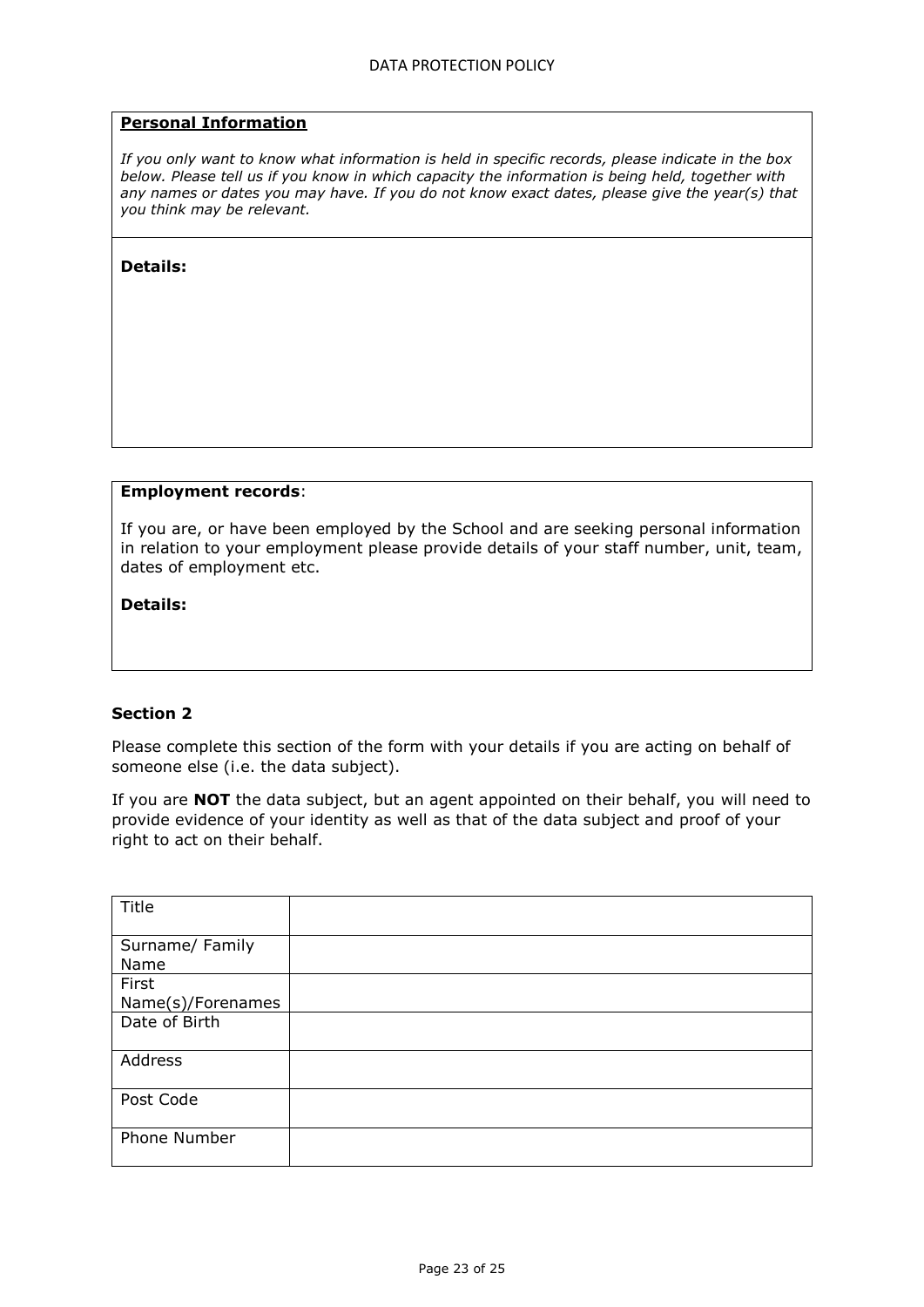#### DATA PROTECTION POLICY

I am enclosing the following copies as proof of identity (please tick the relevant box):

- **Birth certificate**
- Driving licence
- D Passport
- □ An official letter to my address

**What is your relationship to the data subject?** (e.g. parent, carer, legal representative) I am enclosing the following copy as proof of legal authorisation to act on behalf of the data subject: D Letter of authority □ Lasting or Enduring Power of Attorney

- Evidence of parental responsibility
- □ Other (give details):

#### **Section 3**

Please describe as detailed as possible what data you request access to (e.g. time period, categories of data, information relating to a specific case, paper records, electronic records).